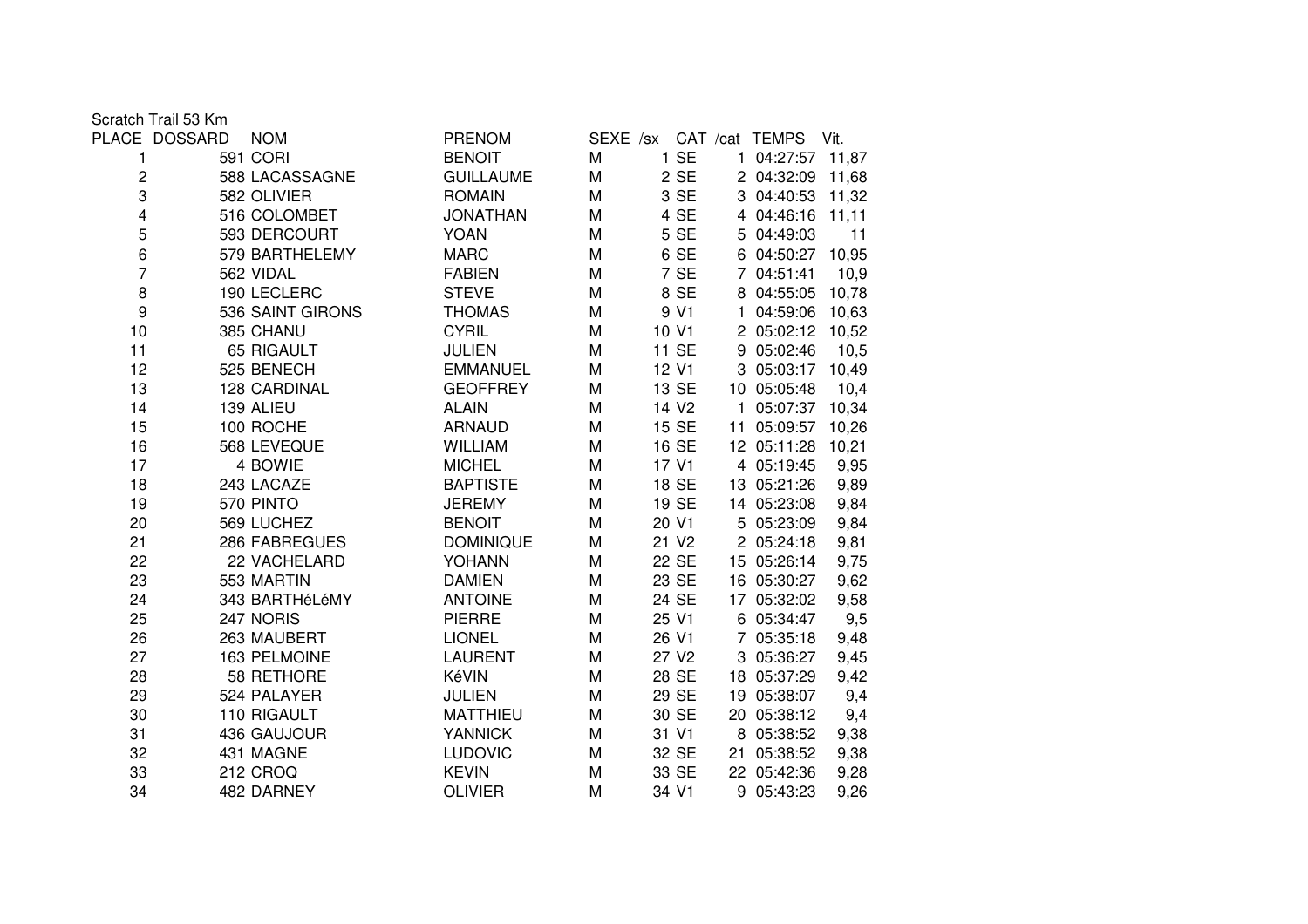| 35 | 382 COURREGES   | <b>FREDERIC</b>   | M  | 35 V <sub>2</sub> |              | 4 05:45:04  | 9,22 |
|----|-----------------|-------------------|----|-------------------|--------------|-------------|------|
| 36 | 177 LE GAL      | <b>GREGORY</b>    | M  | 36 V1             |              | 10 05:45:52 | 9,19 |
| 37 | 1 PRIVAT        | <b>JEAN</b>       | M  | 37 SE             |              | 23 05:47:53 | 9,14 |
| 38 | 201 VIGIER      | <b>JEROME</b>     | M  | 38 V1             |              | 11 05:48:50 | 9,12 |
| 39 | 107 DUPRAT      | <b>SEBASTIEN</b>  | M  | 39 V1             |              | 12 05:49:02 | 9,11 |
| 40 | 395 BERTHALON   | <b>ADRIEN</b>     | M  | 40 SE             |              | 24 05:49:06 | 9,11 |
| 41 | 72 COMBELLE     | <b>DIANA</b>      | F. | 1 <sub>V1</sub>   | $\mathbf{1}$ | 05:51:07    | 9,06 |
| 42 | 295 SEVENE      | <b>JéRôME</b>     | M  | 41 SE             |              | 25 05:52:52 | 9,01 |
| 43 | 386 GOMES       | <b>JULIEN</b>     | M  | 42 SE             |              | 26 05:54:42 | 8,97 |
| 44 | 73 SALAT        | <b>EMMANUEL</b>   | M  | 43 SE             |              | 27 05:55:05 | 8,96 |
| 45 | 574 RAGAGNIN    | <b>STEPHANE</b>   | M  | 44 V1             |              | 13 05:55:09 | 8,95 |
| 46 | 358 BEL         | SéVERINE          | F  | 2 SE              | $\mathbf{1}$ | 05:56:38    | 8,92 |
| 47 | 20 DEMARS       | <b>OLIVIER</b>    | M  | 45 SE             |              | 28 05:57:53 | 8,89 |
| 48 | 271 GOUBET      | <b>RAPHAEL</b>    | M  | 46 V1             |              | 14 05:58:43 | 8,86 |
| 49 | 275 BARTHELEMY  | <b>JEAN-LOUP</b>  | M  | 47 SE             |              | 29 06:00:15 | 8,83 |
| 50 | <b>314 YVIN</b> | <b>ERWAN</b>      | M  | 48 V1             |              | 15 06:00:16 | 8,83 |
| 51 | 402 CHARBONNIER | <b>CHRISTOPHE</b> | M  | 49 SE             |              | 30 06:01:00 | 8,81 |
| 52 | 561 CARLE       | <b>BASILE</b>     | M  | 50 SE             |              | 31 06:01:03 | 8,81 |
| 53 | 195 BESSIERES   | <b>STEPHANE</b>   | M  | 51 V1             |              | 16 06:02:29 | 8,77 |
| 54 | 360 MANACH      | <b>YANNICK</b>    | M  | 52 V1             |              | 17 06:03:18 | 8,75 |
| 55 | 98 DAGON        | <b>FLORENT</b>    | M  | 53 SE             |              | 32 06:03:18 | 8,75 |
| 56 | 394 TARIS       | <b>HERVE</b>      | M  | 54 V1             |              | 18 06:03:54 | 8,74 |
| 57 | 361 LE GOUILL   | <b>YANN</b>       | M  | 55 SE             |              | 33 06:04:50 | 8,72 |
| 58 | 434 BIGRAT      | <b>YVES</b>       | M  | 56 V1             |              | 19 06:06:46 | 8,67 |
| 59 | 533 BLANC       | <b>GERARD</b>     | M  | 57 V3             | $\mathbf{1}$ | 06:06:48    | 8,67 |
| 60 | 42 SAUX         | <b>THIERRY</b>    | M  | 58 V1             |              | 20 06:07:04 | 8,66 |
| 61 | 103 BOMBRE      | <b>FREDERIC</b>   | M  | 59 V1             |              | 21 06:07:24 | 8,66 |
| 62 | 388 BRUNEL      | <b>GUILLAUME</b>  | M  | 60 JU             |              | 1 06:07:34  | 8,65 |
| 63 | 407 CHEHENSSE   | <b>AMELIE</b>     | F  | 3 SE              |              | 2 06:07:56  | 8,64 |
| 64 | 438 PICARD      | <b>ERIC</b>       | M  | 61 V2             | 5            | 06:08:39    | 8,63 |
| 65 | 87 BILORE       | <b>EMMANUEL</b>   | M  | 62 SE             |              | 34 06:09:13 | 8,61 |
| 66 | 356 SIDER       | <b>LAOUIC</b>     | M  | 63 V1             |              | 22 06:09:48 | 8,6  |
| 67 | 331 MORVAN      | <b>BENJAMIN</b>   | M  | 64 SE             |              | 35 06:09:53 | 8,6  |
| 68 | 132 BRUNEAU     | <b>FLORENZO</b>   | M  | 65 V1             |              | 23 06:13:28 | 8,51 |
| 69 | 396 HEURTEL     | <b>FRANCOIS</b>   | M  | 66 SE             |              | 36 06:14:08 | 8,5  |
| 70 | 393 MARCHEIX    | <b>ERIC</b>       | M  | 67 V1             |              | 24 06:14:09 | 8,5  |
|    |                 |                   |    |                   |              |             |      |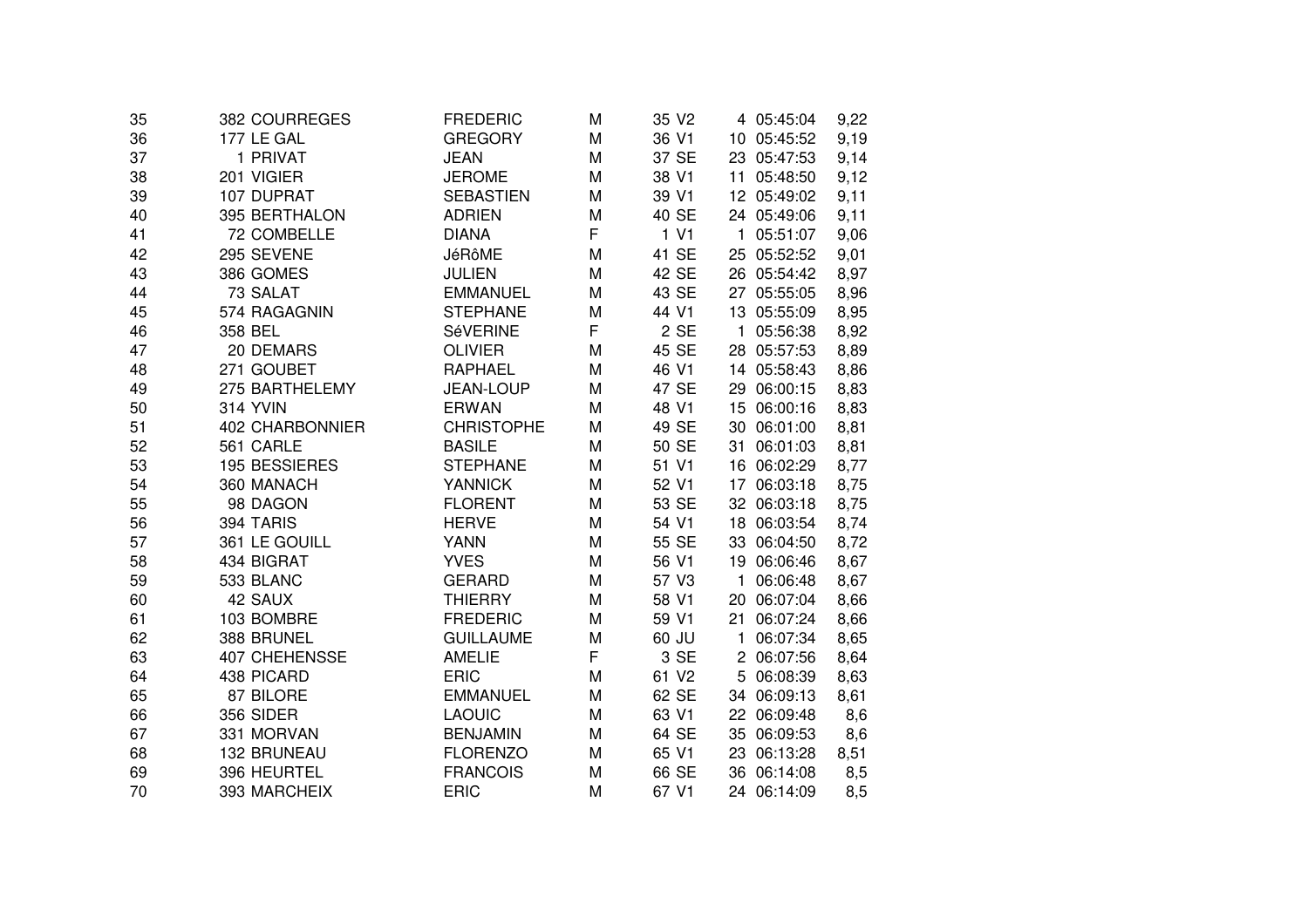| 72<br>400 FEVRIER<br>68 V2<br><b>FRANCK</b><br>M<br>6 06:14:11<br>8,5<br>73<br>266 GRILLIERE<br><b>SERGE</b><br>M<br>69 V3<br>2 06:14:23<br>8,49<br>122 ESPINASSE<br>70 SE<br><b>LIONEL</b><br>M<br>37 06:14:23<br>8,49<br>74<br>71 SE<br>509 TAILLEPIED<br>75<br><b>AYMERIC</b><br>M<br>38 06:15:55<br>8,46<br>72 SE<br>76<br>513 FONROUGE<br><b>SEBASTIEN</b><br>M<br>39 06:15:58<br>8,46<br>F<br>304 ROQUES<br><b>VALERIE</b><br>5 V1<br>3 06:16:40<br>77<br>8,44<br>41 VEYSSIERE<br>73 V1<br>78<br><b>BRUNO</b><br>M<br>25 06:16:56<br>8,44<br>79<br>477 BALME DU GARAY<br><b>STEPHANE</b><br>74 V1<br>26 06:16:57<br>M<br>8,44<br>F<br>6 V1<br>80<br>127 DORVAL-BORY<br><b>MARIE</b><br>4 06:18:25<br>8,4<br>81<br>421 COLMELLERE<br><b>VINCENT</b><br>75 SE<br>M<br>40 06:18:40<br>8,4<br>274 TSCHOFEN<br><b>BRUNO</b><br>82<br>M<br>76 V <sub>2</sub><br>7 06:19:49<br>8,37<br>83<br>64 PEYRACHE<br><b>MICHAEL</b><br>77 SE<br>8,36<br>M<br>41 06:20:10<br>84<br>368 GONIDEC<br><b>GAETAN</b><br>M<br>78 V1<br>27 06:20:21<br>8,36<br>8,36<br>85<br>472 BOS<br><b>AURELIEN</b><br>M<br>79 SE<br>42 06:20:22<br>542 MAISONNETTE<br>80 V1<br>28 06:20:24<br>8,36<br>86<br><b>LAURENT</b><br>M<br>81 V2<br>87<br>357 GRANIER<br><b>FABRICE</b><br>M<br>8 06:21:13<br>8,34<br>88<br>60 DESNOYERS<br>82 V <sub>2</sub><br>8,33<br><b>VINCENT</b><br>M<br>06:21:45<br>9<br>83 SE<br>89<br>506 VIDALINC<br><b>LILIAN</b><br>M<br>43 06:23:03<br>8,3<br>453 ANTIGNAC<br>84 V1<br>90<br><b>SAM</b><br>M<br>29<br>06:23:04<br>8,3<br>91<br>299 BETHIER<br><b>ARNAUD</b><br>M<br>85 SE<br>44 06:24:36<br>8,27<br>529 MEINIER<br><b>FREDERIC</b><br>86 V1<br>8,24<br>92<br>M<br>30 06:25:56<br>8,24<br>93<br>521 LESMARIE<br><b>JEAN-LOUIS</b><br>M<br>87 V1<br>31<br>06:26:02<br>374 DELOR<br><b>BENJAMIN</b><br>88 SE<br>8,23<br>94<br>M<br>45 06:26:25<br>230 BOUSSAROQUE<br><b>MICHEL</b><br>89 V <sub>2</sub><br>8,22<br>95<br>M<br>10 06:26:55<br>F<br>7 SE<br>96<br>372 PASTOUREL<br><b>ELODIE</b><br>3 06:27:17<br>8,21<br>522 ROCHE<br>97<br><b>CYRILLE</b><br>M<br>90 V1<br>32 06:27:48<br>8,2<br>252 TURCZYNSKI<br><b>NICOLAS</b><br>91 SE<br>98<br>M<br>46 06:27:53<br>8,2<br>99<br>54 BILLOUX<br><b>JOEL</b><br>M<br>92 V1<br>33 06:29:12<br>8,17<br>441 FAVERJON<br><b>PHILIPPE</b><br>93 V <sub>2</sub><br>8,17<br>100<br>M<br>11<br>06:29:15<br><b>141 CAVAILLES</b><br><b>SEBASTIEN</b><br>M<br>94 SE<br>47<br>06:29:52<br>101<br>8,16<br><b>GILLES</b><br>102<br>193 GAILLARD<br>M<br>95 V1<br>34 06:30:12<br>8,15<br>301 BARBET<br><b>FRANCKY</b><br>96 SE<br>103<br>M<br>48 06:30:22<br>8,15<br>95 RIBES<br><b>OLIVIER</b><br>97 SE<br>49 06:31:34<br>8,12<br>M<br><b>142 EYRIGNOUX</b><br><b>JULIEN</b><br>98 SE<br>50 06:31:36<br>M<br>8,12<br>296 DUCHEIX<br><b>XAVIER</b><br>99 V1<br>35 06:31:36<br>8,12<br>M | 71  | 392 NOGUE | LAURENCE | F | 4 V1 | 2 06:14:10 | 8,5 |
|-----------------------------------------------------------------------------------------------------------------------------------------------------------------------------------------------------------------------------------------------------------------------------------------------------------------------------------------------------------------------------------------------------------------------------------------------------------------------------------------------------------------------------------------------------------------------------------------------------------------------------------------------------------------------------------------------------------------------------------------------------------------------------------------------------------------------------------------------------------------------------------------------------------------------------------------------------------------------------------------------------------------------------------------------------------------------------------------------------------------------------------------------------------------------------------------------------------------------------------------------------------------------------------------------------------------------------------------------------------------------------------------------------------------------------------------------------------------------------------------------------------------------------------------------------------------------------------------------------------------------------------------------------------------------------------------------------------------------------------------------------------------------------------------------------------------------------------------------------------------------------------------------------------------------------------------------------------------------------------------------------------------------------------------------------------------------------------------------------------------------------------------------------------------------------------------------------------------------------------------------------------------------------------------------------------------------------------------------------------------------------------------------------------------------------------------------------------------------------------------------------------------------------------------------------------------------------------------------------------------------------------------------------------------------------------------------------------------------------------------------------------------------------------------------------------------------------------|-----|-----------|----------|---|------|------------|-----|
|                                                                                                                                                                                                                                                                                                                                                                                                                                                                                                                                                                                                                                                                                                                                                                                                                                                                                                                                                                                                                                                                                                                                                                                                                                                                                                                                                                                                                                                                                                                                                                                                                                                                                                                                                                                                                                                                                                                                                                                                                                                                                                                                                                                                                                                                                                                                                                                                                                                                                                                                                                                                                                                                                                                                                                                                                                   |     |           |          |   |      |            |     |
|                                                                                                                                                                                                                                                                                                                                                                                                                                                                                                                                                                                                                                                                                                                                                                                                                                                                                                                                                                                                                                                                                                                                                                                                                                                                                                                                                                                                                                                                                                                                                                                                                                                                                                                                                                                                                                                                                                                                                                                                                                                                                                                                                                                                                                                                                                                                                                                                                                                                                                                                                                                                                                                                                                                                                                                                                                   |     |           |          |   |      |            |     |
|                                                                                                                                                                                                                                                                                                                                                                                                                                                                                                                                                                                                                                                                                                                                                                                                                                                                                                                                                                                                                                                                                                                                                                                                                                                                                                                                                                                                                                                                                                                                                                                                                                                                                                                                                                                                                                                                                                                                                                                                                                                                                                                                                                                                                                                                                                                                                                                                                                                                                                                                                                                                                                                                                                                                                                                                                                   |     |           |          |   |      |            |     |
|                                                                                                                                                                                                                                                                                                                                                                                                                                                                                                                                                                                                                                                                                                                                                                                                                                                                                                                                                                                                                                                                                                                                                                                                                                                                                                                                                                                                                                                                                                                                                                                                                                                                                                                                                                                                                                                                                                                                                                                                                                                                                                                                                                                                                                                                                                                                                                                                                                                                                                                                                                                                                                                                                                                                                                                                                                   |     |           |          |   |      |            |     |
|                                                                                                                                                                                                                                                                                                                                                                                                                                                                                                                                                                                                                                                                                                                                                                                                                                                                                                                                                                                                                                                                                                                                                                                                                                                                                                                                                                                                                                                                                                                                                                                                                                                                                                                                                                                                                                                                                                                                                                                                                                                                                                                                                                                                                                                                                                                                                                                                                                                                                                                                                                                                                                                                                                                                                                                                                                   |     |           |          |   |      |            |     |
|                                                                                                                                                                                                                                                                                                                                                                                                                                                                                                                                                                                                                                                                                                                                                                                                                                                                                                                                                                                                                                                                                                                                                                                                                                                                                                                                                                                                                                                                                                                                                                                                                                                                                                                                                                                                                                                                                                                                                                                                                                                                                                                                                                                                                                                                                                                                                                                                                                                                                                                                                                                                                                                                                                                                                                                                                                   |     |           |          |   |      |            |     |
|                                                                                                                                                                                                                                                                                                                                                                                                                                                                                                                                                                                                                                                                                                                                                                                                                                                                                                                                                                                                                                                                                                                                                                                                                                                                                                                                                                                                                                                                                                                                                                                                                                                                                                                                                                                                                                                                                                                                                                                                                                                                                                                                                                                                                                                                                                                                                                                                                                                                                                                                                                                                                                                                                                                                                                                                                                   |     |           |          |   |      |            |     |
|                                                                                                                                                                                                                                                                                                                                                                                                                                                                                                                                                                                                                                                                                                                                                                                                                                                                                                                                                                                                                                                                                                                                                                                                                                                                                                                                                                                                                                                                                                                                                                                                                                                                                                                                                                                                                                                                                                                                                                                                                                                                                                                                                                                                                                                                                                                                                                                                                                                                                                                                                                                                                                                                                                                                                                                                                                   |     |           |          |   |      |            |     |
|                                                                                                                                                                                                                                                                                                                                                                                                                                                                                                                                                                                                                                                                                                                                                                                                                                                                                                                                                                                                                                                                                                                                                                                                                                                                                                                                                                                                                                                                                                                                                                                                                                                                                                                                                                                                                                                                                                                                                                                                                                                                                                                                                                                                                                                                                                                                                                                                                                                                                                                                                                                                                                                                                                                                                                                                                                   |     |           |          |   |      |            |     |
|                                                                                                                                                                                                                                                                                                                                                                                                                                                                                                                                                                                                                                                                                                                                                                                                                                                                                                                                                                                                                                                                                                                                                                                                                                                                                                                                                                                                                                                                                                                                                                                                                                                                                                                                                                                                                                                                                                                                                                                                                                                                                                                                                                                                                                                                                                                                                                                                                                                                                                                                                                                                                                                                                                                                                                                                                                   |     |           |          |   |      |            |     |
|                                                                                                                                                                                                                                                                                                                                                                                                                                                                                                                                                                                                                                                                                                                                                                                                                                                                                                                                                                                                                                                                                                                                                                                                                                                                                                                                                                                                                                                                                                                                                                                                                                                                                                                                                                                                                                                                                                                                                                                                                                                                                                                                                                                                                                                                                                                                                                                                                                                                                                                                                                                                                                                                                                                                                                                                                                   |     |           |          |   |      |            |     |
|                                                                                                                                                                                                                                                                                                                                                                                                                                                                                                                                                                                                                                                                                                                                                                                                                                                                                                                                                                                                                                                                                                                                                                                                                                                                                                                                                                                                                                                                                                                                                                                                                                                                                                                                                                                                                                                                                                                                                                                                                                                                                                                                                                                                                                                                                                                                                                                                                                                                                                                                                                                                                                                                                                                                                                                                                                   |     |           |          |   |      |            |     |
|                                                                                                                                                                                                                                                                                                                                                                                                                                                                                                                                                                                                                                                                                                                                                                                                                                                                                                                                                                                                                                                                                                                                                                                                                                                                                                                                                                                                                                                                                                                                                                                                                                                                                                                                                                                                                                                                                                                                                                                                                                                                                                                                                                                                                                                                                                                                                                                                                                                                                                                                                                                                                                                                                                                                                                                                                                   |     |           |          |   |      |            |     |
|                                                                                                                                                                                                                                                                                                                                                                                                                                                                                                                                                                                                                                                                                                                                                                                                                                                                                                                                                                                                                                                                                                                                                                                                                                                                                                                                                                                                                                                                                                                                                                                                                                                                                                                                                                                                                                                                                                                                                                                                                                                                                                                                                                                                                                                                                                                                                                                                                                                                                                                                                                                                                                                                                                                                                                                                                                   |     |           |          |   |      |            |     |
|                                                                                                                                                                                                                                                                                                                                                                                                                                                                                                                                                                                                                                                                                                                                                                                                                                                                                                                                                                                                                                                                                                                                                                                                                                                                                                                                                                                                                                                                                                                                                                                                                                                                                                                                                                                                                                                                                                                                                                                                                                                                                                                                                                                                                                                                                                                                                                                                                                                                                                                                                                                                                                                                                                                                                                                                                                   |     |           |          |   |      |            |     |
|                                                                                                                                                                                                                                                                                                                                                                                                                                                                                                                                                                                                                                                                                                                                                                                                                                                                                                                                                                                                                                                                                                                                                                                                                                                                                                                                                                                                                                                                                                                                                                                                                                                                                                                                                                                                                                                                                                                                                                                                                                                                                                                                                                                                                                                                                                                                                                                                                                                                                                                                                                                                                                                                                                                                                                                                                                   |     |           |          |   |      |            |     |
|                                                                                                                                                                                                                                                                                                                                                                                                                                                                                                                                                                                                                                                                                                                                                                                                                                                                                                                                                                                                                                                                                                                                                                                                                                                                                                                                                                                                                                                                                                                                                                                                                                                                                                                                                                                                                                                                                                                                                                                                                                                                                                                                                                                                                                                                                                                                                                                                                                                                                                                                                                                                                                                                                                                                                                                                                                   |     |           |          |   |      |            |     |
|                                                                                                                                                                                                                                                                                                                                                                                                                                                                                                                                                                                                                                                                                                                                                                                                                                                                                                                                                                                                                                                                                                                                                                                                                                                                                                                                                                                                                                                                                                                                                                                                                                                                                                                                                                                                                                                                                                                                                                                                                                                                                                                                                                                                                                                                                                                                                                                                                                                                                                                                                                                                                                                                                                                                                                                                                                   |     |           |          |   |      |            |     |
|                                                                                                                                                                                                                                                                                                                                                                                                                                                                                                                                                                                                                                                                                                                                                                                                                                                                                                                                                                                                                                                                                                                                                                                                                                                                                                                                                                                                                                                                                                                                                                                                                                                                                                                                                                                                                                                                                                                                                                                                                                                                                                                                                                                                                                                                                                                                                                                                                                                                                                                                                                                                                                                                                                                                                                                                                                   |     |           |          |   |      |            |     |
|                                                                                                                                                                                                                                                                                                                                                                                                                                                                                                                                                                                                                                                                                                                                                                                                                                                                                                                                                                                                                                                                                                                                                                                                                                                                                                                                                                                                                                                                                                                                                                                                                                                                                                                                                                                                                                                                                                                                                                                                                                                                                                                                                                                                                                                                                                                                                                                                                                                                                                                                                                                                                                                                                                                                                                                                                                   |     |           |          |   |      |            |     |
|                                                                                                                                                                                                                                                                                                                                                                                                                                                                                                                                                                                                                                                                                                                                                                                                                                                                                                                                                                                                                                                                                                                                                                                                                                                                                                                                                                                                                                                                                                                                                                                                                                                                                                                                                                                                                                                                                                                                                                                                                                                                                                                                                                                                                                                                                                                                                                                                                                                                                                                                                                                                                                                                                                                                                                                                                                   |     |           |          |   |      |            |     |
|                                                                                                                                                                                                                                                                                                                                                                                                                                                                                                                                                                                                                                                                                                                                                                                                                                                                                                                                                                                                                                                                                                                                                                                                                                                                                                                                                                                                                                                                                                                                                                                                                                                                                                                                                                                                                                                                                                                                                                                                                                                                                                                                                                                                                                                                                                                                                                                                                                                                                                                                                                                                                                                                                                                                                                                                                                   |     |           |          |   |      |            |     |
|                                                                                                                                                                                                                                                                                                                                                                                                                                                                                                                                                                                                                                                                                                                                                                                                                                                                                                                                                                                                                                                                                                                                                                                                                                                                                                                                                                                                                                                                                                                                                                                                                                                                                                                                                                                                                                                                                                                                                                                                                                                                                                                                                                                                                                                                                                                                                                                                                                                                                                                                                                                                                                                                                                                                                                                                                                   |     |           |          |   |      |            |     |
|                                                                                                                                                                                                                                                                                                                                                                                                                                                                                                                                                                                                                                                                                                                                                                                                                                                                                                                                                                                                                                                                                                                                                                                                                                                                                                                                                                                                                                                                                                                                                                                                                                                                                                                                                                                                                                                                                                                                                                                                                                                                                                                                                                                                                                                                                                                                                                                                                                                                                                                                                                                                                                                                                                                                                                                                                                   |     |           |          |   |      |            |     |
|                                                                                                                                                                                                                                                                                                                                                                                                                                                                                                                                                                                                                                                                                                                                                                                                                                                                                                                                                                                                                                                                                                                                                                                                                                                                                                                                                                                                                                                                                                                                                                                                                                                                                                                                                                                                                                                                                                                                                                                                                                                                                                                                                                                                                                                                                                                                                                                                                                                                                                                                                                                                                                                                                                                                                                                                                                   |     |           |          |   |      |            |     |
|                                                                                                                                                                                                                                                                                                                                                                                                                                                                                                                                                                                                                                                                                                                                                                                                                                                                                                                                                                                                                                                                                                                                                                                                                                                                                                                                                                                                                                                                                                                                                                                                                                                                                                                                                                                                                                                                                                                                                                                                                                                                                                                                                                                                                                                                                                                                                                                                                                                                                                                                                                                                                                                                                                                                                                                                                                   |     |           |          |   |      |            |     |
|                                                                                                                                                                                                                                                                                                                                                                                                                                                                                                                                                                                                                                                                                                                                                                                                                                                                                                                                                                                                                                                                                                                                                                                                                                                                                                                                                                                                                                                                                                                                                                                                                                                                                                                                                                                                                                                                                                                                                                                                                                                                                                                                                                                                                                                                                                                                                                                                                                                                                                                                                                                                                                                                                                                                                                                                                                   |     |           |          |   |      |            |     |
|                                                                                                                                                                                                                                                                                                                                                                                                                                                                                                                                                                                                                                                                                                                                                                                                                                                                                                                                                                                                                                                                                                                                                                                                                                                                                                                                                                                                                                                                                                                                                                                                                                                                                                                                                                                                                                                                                                                                                                                                                                                                                                                                                                                                                                                                                                                                                                                                                                                                                                                                                                                                                                                                                                                                                                                                                                   |     |           |          |   |      |            |     |
|                                                                                                                                                                                                                                                                                                                                                                                                                                                                                                                                                                                                                                                                                                                                                                                                                                                                                                                                                                                                                                                                                                                                                                                                                                                                                                                                                                                                                                                                                                                                                                                                                                                                                                                                                                                                                                                                                                                                                                                                                                                                                                                                                                                                                                                                                                                                                                                                                                                                                                                                                                                                                                                                                                                                                                                                                                   |     |           |          |   |      |            |     |
|                                                                                                                                                                                                                                                                                                                                                                                                                                                                                                                                                                                                                                                                                                                                                                                                                                                                                                                                                                                                                                                                                                                                                                                                                                                                                                                                                                                                                                                                                                                                                                                                                                                                                                                                                                                                                                                                                                                                                                                                                                                                                                                                                                                                                                                                                                                                                                                                                                                                                                                                                                                                                                                                                                                                                                                                                                   |     |           |          |   |      |            |     |
|                                                                                                                                                                                                                                                                                                                                                                                                                                                                                                                                                                                                                                                                                                                                                                                                                                                                                                                                                                                                                                                                                                                                                                                                                                                                                                                                                                                                                                                                                                                                                                                                                                                                                                                                                                                                                                                                                                                                                                                                                                                                                                                                                                                                                                                                                                                                                                                                                                                                                                                                                                                                                                                                                                                                                                                                                                   |     |           |          |   |      |            |     |
|                                                                                                                                                                                                                                                                                                                                                                                                                                                                                                                                                                                                                                                                                                                                                                                                                                                                                                                                                                                                                                                                                                                                                                                                                                                                                                                                                                                                                                                                                                                                                                                                                                                                                                                                                                                                                                                                                                                                                                                                                                                                                                                                                                                                                                                                                                                                                                                                                                                                                                                                                                                                                                                                                                                                                                                                                                   |     |           |          |   |      |            |     |
|                                                                                                                                                                                                                                                                                                                                                                                                                                                                                                                                                                                                                                                                                                                                                                                                                                                                                                                                                                                                                                                                                                                                                                                                                                                                                                                                                                                                                                                                                                                                                                                                                                                                                                                                                                                                                                                                                                                                                                                                                                                                                                                                                                                                                                                                                                                                                                                                                                                                                                                                                                                                                                                                                                                                                                                                                                   | 104 |           |          |   |      |            |     |
|                                                                                                                                                                                                                                                                                                                                                                                                                                                                                                                                                                                                                                                                                                                                                                                                                                                                                                                                                                                                                                                                                                                                                                                                                                                                                                                                                                                                                                                                                                                                                                                                                                                                                                                                                                                                                                                                                                                                                                                                                                                                                                                                                                                                                                                                                                                                                                                                                                                                                                                                                                                                                                                                                                                                                                                                                                   | 105 |           |          |   |      |            |     |
|                                                                                                                                                                                                                                                                                                                                                                                                                                                                                                                                                                                                                                                                                                                                                                                                                                                                                                                                                                                                                                                                                                                                                                                                                                                                                                                                                                                                                                                                                                                                                                                                                                                                                                                                                                                                                                                                                                                                                                                                                                                                                                                                                                                                                                                                                                                                                                                                                                                                                                                                                                                                                                                                                                                                                                                                                                   | 106 |           |          |   |      |            |     |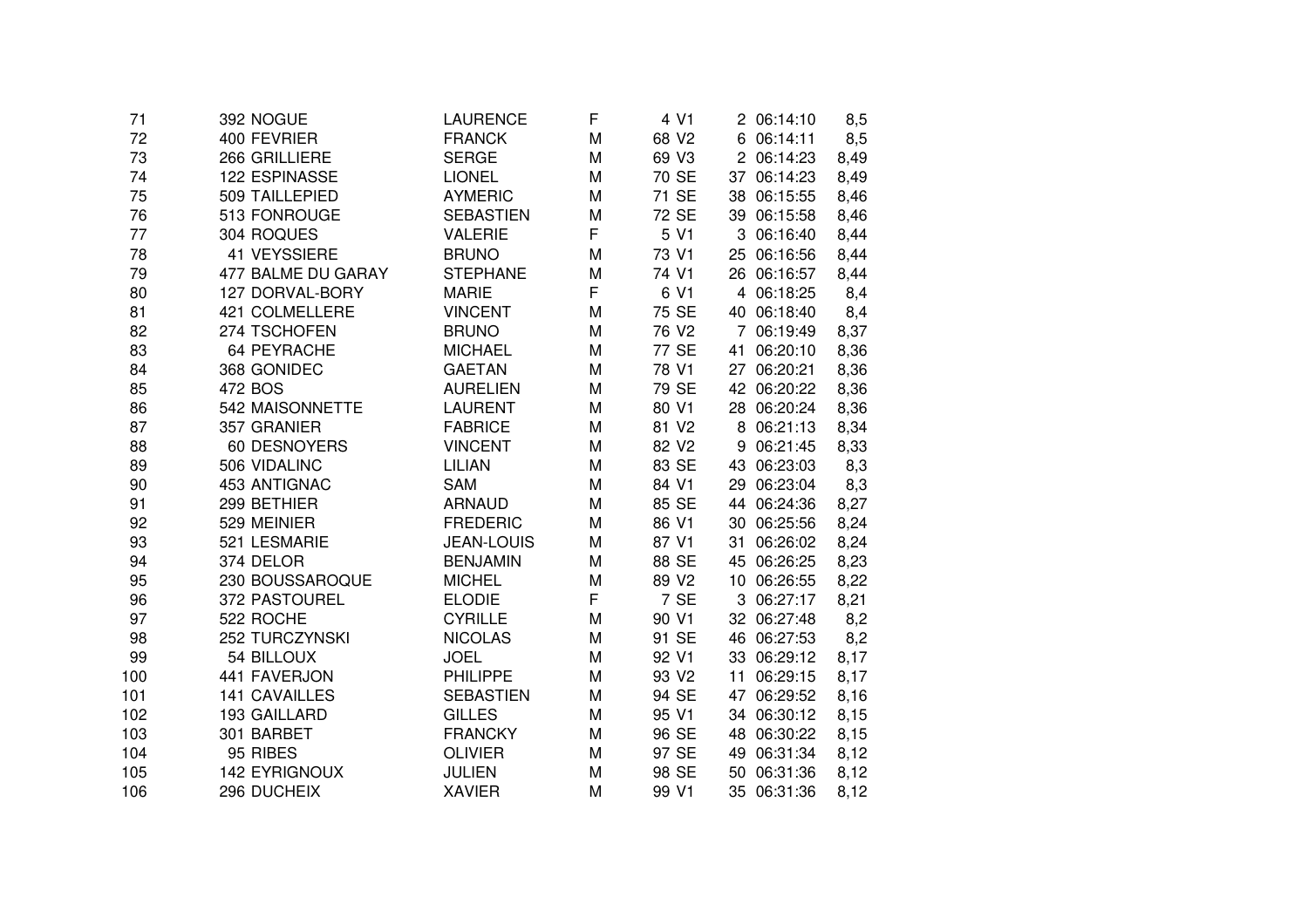| 107 | 276 PEZIERE            | XAVIER             | M | 100 V <sub>2</sub> | 12 06:31:48 | 8,12 |
|-----|------------------------|--------------------|---|--------------------|-------------|------|
| 108 | 567 BESOMBES           | <b>DIDIER</b>      | M | 101 V2             | 13 06:32:26 | 8,1  |
| 109 | 354 GANRY              | <b>CYRIL</b>       | M | 102 SE             | 51 06:32:33 | 8,1  |
| 110 | 339 BERNIER            | <b>JEAN-PIERRE</b> | M | 103 V2             | 14 06:33:44 | 8,08 |
| 111 | 564 BERTRAND           | <b>GILLES</b>      | M | 104 V1             | 36 06:36:03 | 8,03 |
| 112 | 129 LANOUE             | <b>GUILLAUME</b>   | M | 105 SE             | 52 06:36:03 | 8,03 |
| 113 | 429 STEFANELLI         | <b>DIDIER</b>      | M | 106 V2             | 15 06:37:31 | 8    |
| 114 | 413 FALIP              | <b>YANNICK</b>     | M | 107 V1             | 37 06:37:40 | 8    |
| 115 | 556 BALAHACHI          | <b>RAFION</b>      | M | 108 SE             | 53 06:38:12 | 7,99 |
| 116 | 50 JUILLET             | <b>HERVE</b>       | M | 109 V2             | 16 06:39:02 | 7,97 |
| 117 | 486 LEMOINE            | <b>JULIEN</b>      | M | 110 SE             | 54 06:39:16 | 7,96 |
| 118 | 414 GINESTET           | <b>MATHIEU</b>     | M | 111 SE             | 55 06:39:48 | 7,95 |
| 119 | 334 CARNEIRO RODRIGUES | <b>PATRICK</b>     | M | 112 V1             | 38 06:39:49 | 7,95 |
| 120 | 30 FOUGERON            | <b>EMMANUEL</b>    | M | 113 V1             | 39 06:39:54 | 7,95 |
| 121 | 287 PELLERIN           | <b>ERIC</b>        | M | 114 SE             | 56 06:40:05 | 7,95 |
| 122 | 146 RETY               | <b>PASCAL</b>      | M | 115 V1             | 40 06:40:07 | 7,95 |
| 123 | 583 BONNEAU            | <b>DENIS</b>       | M | 116 V1             | 41 06:40:17 | 7,94 |
| 124 | 425 CARRE              | <b>MARIE LAURE</b> | F | 8 V1               | 5 06:40:26  | 7,94 |
| 125 | 541 GERENTES           | <b>GILBERT</b>     | M | 117 V1             | 42 06:41:34 | 7,92 |
| 126 | 424 ROUSSEL            | <b>PATRICK</b>     | M | 118 V1             | 43 06:41:50 | 7,91 |
| 127 | 345 ARNAUD             | <b>PATRICE</b>     | M | 119 V1             | 44 06:42:24 | 7,9  |
| 128 | 79 MELIER              | <b>PHILIPPE</b>    | M | 120 V2             | 17 06:43:02 | 7,89 |
| 129 | 120 CRETEUR            | <b>YOANN</b>       | M | 121 SE             | 57 06:43:26 | 7,88 |
| 130 | 239 DURIN              | <b>HAROLD</b>      | M | 122 V1             | 45 06:43:28 | 7,88 |
| 131 | 244 DUBOUCHAUD         | <b>GUILLAUME</b>   | M | 123 SE             | 58 06:44:09 | 7,87 |
| 132 | 89 TEMPLIER            | <b>JEAN-DANIEL</b> | M | 124 V1             | 46 06:46:30 | 7,82 |
| 133 | <b>466 FAVERDIN</b>    | <b>GRéGORY</b>     | M | 125 SE             | 59 06:46:51 | 7,82 |
| 134 | 517 LESIEUR            | <b>JEAN</b>        | M | 126 V1             | 47 06:46:52 | 7,82 |
| 135 | 581 DELPEUCH           | <b>ARNAUD</b>      | M | 127 V1             | 48 06:46:54 | 7,81 |
| 136 | 202 SALAVERT           | <b>MAGALI</b>      | F | 9 SE               | 4 06:47:26  | 7,8  |
| 137 | <b>158 MONRIBOT</b>    | <b>DAVID</b>       | M | 128 SE             | 60 06:47:32 | 7,8  |
| 138 | <b>465 CHARBONNEL</b>  | <b>RICHARD</b>     | M | 129 V1             | 49 06:47:32 | 7,8  |
| 139 | 545 PAYANT             | <b>NATHALIE</b>    | F | 10 V1              | 6 06:47:45  | 7,8  |
| 140 | 353 DUVAL              | <b>STEPHANE</b>    | M | 130 V2             | 18 06:48:05 | 7,79 |
| 141 | 560 CHATEAU            | <b>VALERIE</b>     | F | 11 V1              | 7 06:49:02  | 7,77 |
| 142 | <b>487 FAU</b>         | <b>NICOLAS</b>     | M | 131 SE             | 61 06:49:36 | 7,76 |
|     |                        |                    |   |                    |             |      |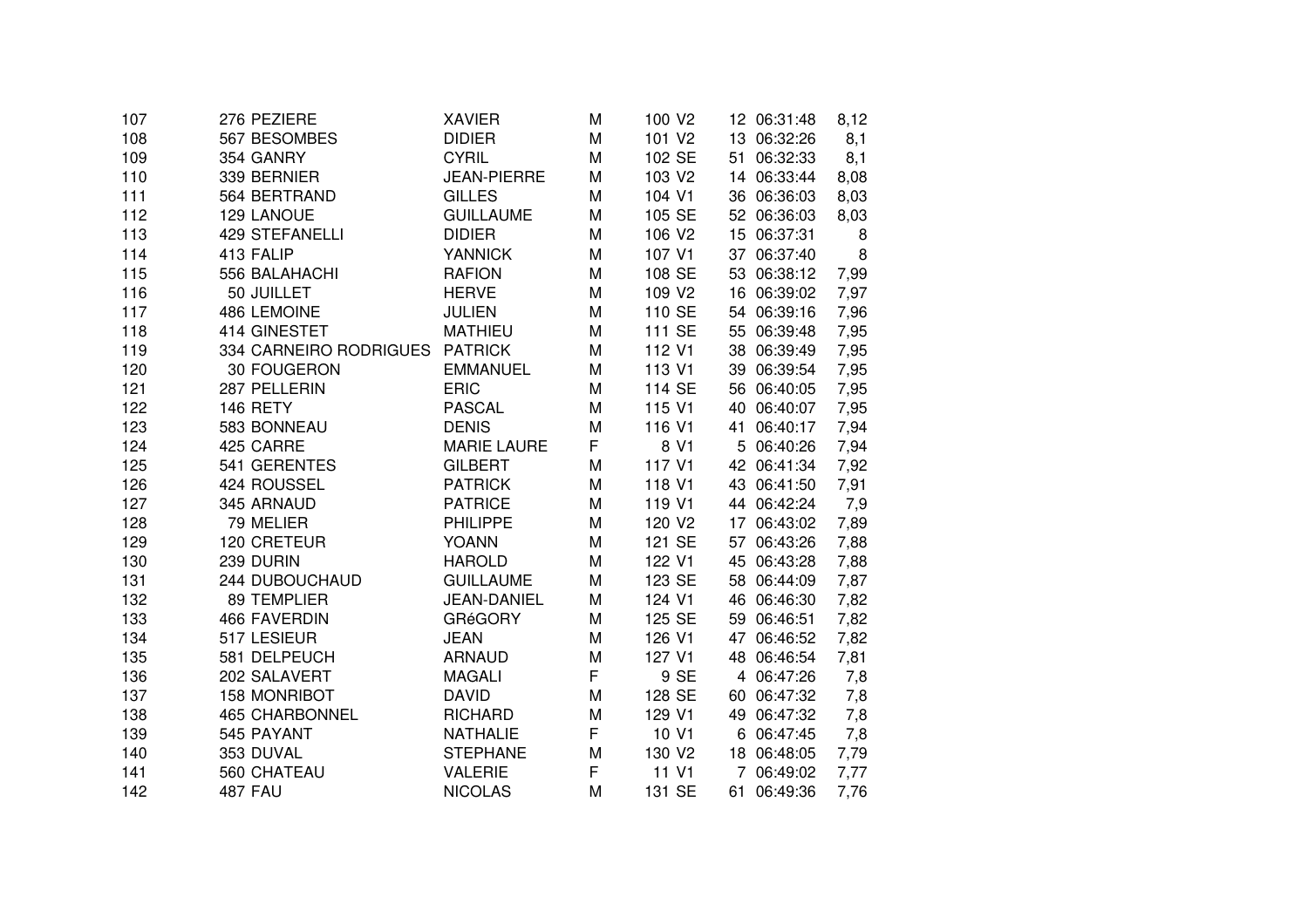| 143 | 457 MOSMEAU     | <b>CHRISTELLE</b> | F | 12 V1  | 8 06:50:44     | 7,74 |
|-----|-----------------|-------------------|---|--------|----------------|------|
| 144 | 71 DANGUILHEN   | GéRAUD            | M | 132 V1 | 50 06:51:24    | 7,73 |
| 145 | 391 CAILLOU     | <b>CYRIL</b>      | M | 133 SE | 62 06:51:43    | 7,72 |
| 146 | 520 PETIT       | <b>LUDOVIC</b>    | M | 134 V1 | 51 06:52:11    | 7,71 |
| 147 | 580 COMBALIER   | <b>VINCENT</b>    | M | 135 V1 | 52 06:52:54    | 7,7  |
| 148 | <b>499 SUC</b>  | <b>JEROME</b>     | M | 136 V1 | 53 06:53:44    | 7,69 |
| 149 | 277 PINCHON     | <b>GILBERT</b>    | M | 137 V3 | 3 06:54:37     | 7,67 |
| 150 | 288 PONS        | <b>FABRICE</b>    | M | 138 SE | 63 06:54:55    | 7,66 |
| 151 | 203 BEYNEL      | <b>GUILLAUME</b>  | M | 139 SE | 64 06:55:02    | 7,66 |
| 152 | 208 DULUCQ      | <b>PATRICK</b>    | M | 140 V1 | 54 06:55:27    | 7,65 |
| 153 | 246 LUSSON      | <b>CEDRIC</b>     | M | 141 V1 | 55 06:56:29    | 7,64 |
| 154 | 52 LE GALL      | <b>LIONEL</b>     | M | 142 V2 | 19 06:56:58    | 7,63 |
| 155 | 155 SIMON       | <b>RICHARD</b>    | M | 143 SE | 65 06:57:03    | 7,62 |
| 156 | 63 KANGOUD      | <b>ANDY</b>       | M | 144 SE | 66 06:57:08    | 7,62 |
| 157 | 537 ENJOLRAS    | <b>LAURENT</b>    | M | 145 V2 | 20 06:57:34    | 7,62 |
| 158 | 282 LEVEAU      | <b>SAMUEL</b>     | M | 146 SE | 67 06:58:05    | 7,61 |
| 159 | 305 BOUDON      | <b>BRUNO</b>      | M | 147 V1 | 56 06:58:22    | 7,6  |
| 160 | 577 TAITHE      | <b>FREDERIC</b>   | M | 148 V1 | 57<br>06:59:35 | 7,58 |
| 161 | 199 BREUIL      | <b>REGIS</b>      | M | 149 SE | 06:59:50<br>68 | 7,57 |
| 162 | 351 TROUPEL     | <b>DAMIEN</b>     | M | 150 SE | 69 07:00:11    | 7,57 |
| 163 | 505 PEDROLETTI  | <b>GENEVIèVE</b>  | F | 13 V1  | 9 07:00:33     | 7,56 |
| 164 | 554 GRANDSEIGNE | <b>STEPHANIE</b>  | F | 14 V1  | 10 07:00:51    | 7,56 |
| 165 | 310 GOARIN      | <b>JEAN-MARIE</b> | M | 151 SE | 70 07:01:44    | 7,54 |
| 166 | 149 LHERITIER   | <b>LAURENT</b>    | M | 152 SE | 07:01:49<br>71 | 7,54 |
| 167 | 376 FLAYAC      | <b>ADRIEN</b>     | M | 153 SE | 72 07:01:53    | 7,54 |
| 168 | 470 BARDOU      | JEAN-LUC          | M | 154 V1 | 58 07:01:57    | 7,54 |
| 169 | 463 MARC        | <b>NOELLE</b>     | F | 15 SE  | 5 07:01:58     | 7,54 |
| 170 | 329 GILARDIN    | <b>OLIVIER</b>    | M | 155 V1 | 59 07:02:17    | 7,53 |
| 171 | 324 LEGER       | <b>PATRICK</b>    | M | 156 V2 | 21 07:02:18    | 7,53 |
| 172 | 408 BILLAUD     | <b>ALEXANDRE</b>  | M | 157 SE | 73 07:02:18    | 7,53 |
| 173 | 546 PAYANT      | <b>CHRISTOPHE</b> | M | 158 V1 | 60 07:03:03    | 7,52 |
| 174 | 437 LESCOUT     | <b>SEBASTIEN</b>  | M | 159 V1 | 07:03:14<br>61 | 7,51 |
| 175 | 552 DURON       | JEAN-LUC          | M | 160 V2 | 22 07:03:24    | 7,51 |
| 176 | 176 CLUZEAU     | <b>THOMAS</b>     | M | 161 V1 | 62 07:03:50    | 7,5  |
| 177 | 346 GERMAIN     | <b>ERIC</b>       | M | 162 V1 | 63 07:04:44    | 7,49 |
| 178 | 497 PASSOT      | <b>AUDREY</b>     | F | 16 SE  | 6 07:05:06     | 7,48 |
|     |                 |                   |   |        |                |      |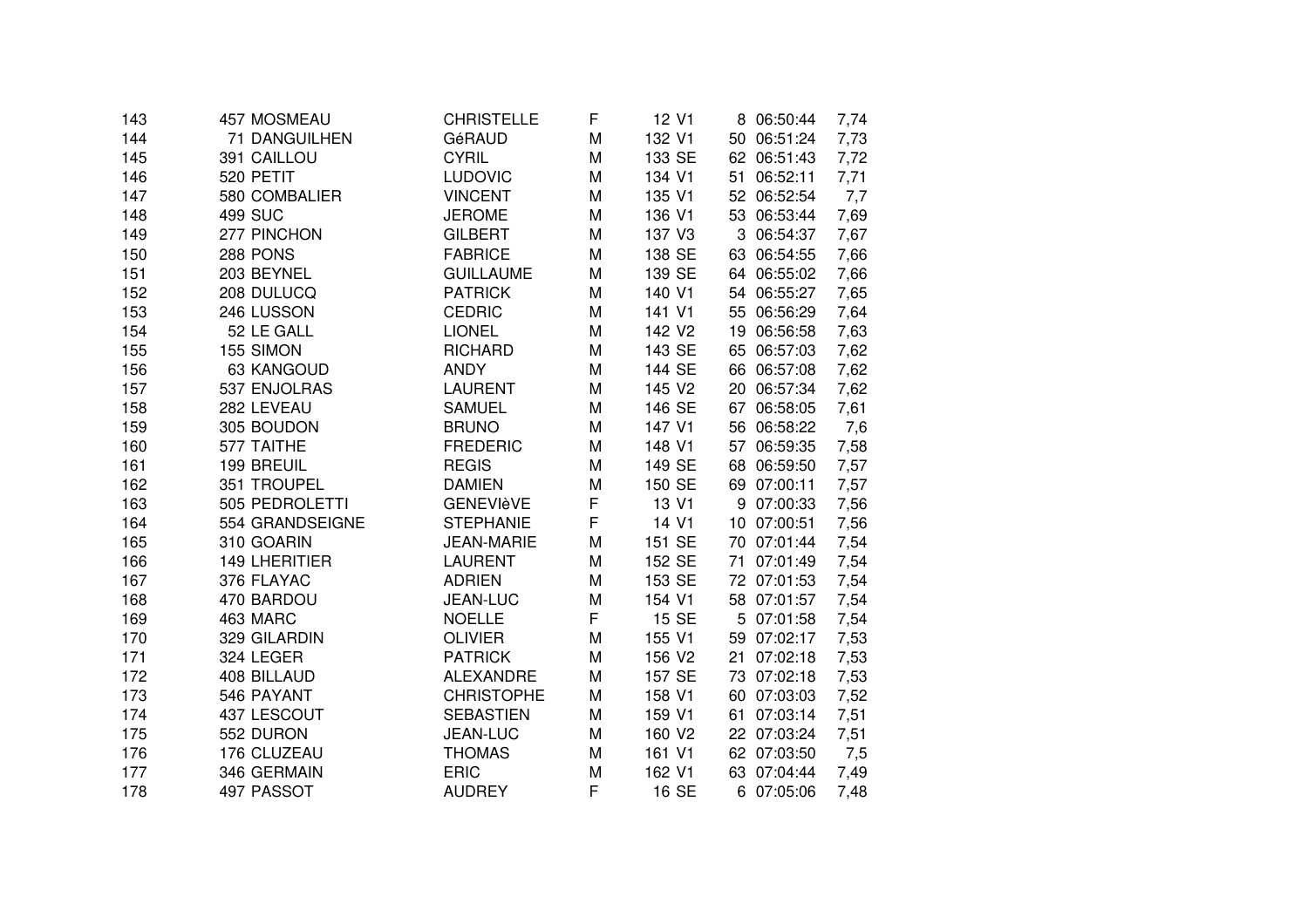| 179 | 270 PIGEYRE            | <b>SEBASTIEN</b>     | M | 163 V1             | 64 07:05:16 | 7,48 |
|-----|------------------------|----------------------|---|--------------------|-------------|------|
| 180 | 576 LANTUEJOUL         | <b>CHRISTOPHE</b>    | M | 164 V1             | 65 07:05:46 | 7,47 |
| 181 | 232 GUIBERT            | <b>CYRIL</b>         | M | 165 SE             | 74 07:06:16 | 7,46 |
| 182 | 493 PIERRON            | <b>VINCENT</b>       | M | 166 V1             | 66 07:06:30 | 7,46 |
| 183 | 405 FLANDRIN           | <b>JEROME</b>        | M | 167 V1             | 67 07:07:06 | 7,45 |
| 184 | 86 DELMAS              | <b>ERIC</b>          | M | 168 V1             | 68 07:07:28 | 7,44 |
| 185 | <b>16 DUCHATELLE</b>   | <b>JéROME</b>        | M | 169 V1             | 69 07:07:32 | 7,44 |
| 186 | 355 SAUVESTRE          | <b>DENIS</b>         | M | 170 V3             | 4 07:07:37  | 7,44 |
| 187 | 519 DUSSAP             | <b>ERIC</b>          | M | 171 V1             | 70 07:07:41 | 7,44 |
| 188 | 547 TRICAUD            | <b>CHRISTOPHE</b>    | M | 172 V1             | 71 07:09:44 | 7,4  |
| 189 | 488 VIVIER             | <b>DAMIEN</b>        | M | 173 V1             | 72 07:10:04 | 7,39 |
| 190 | <b>490 GRENOUILLET</b> | <b>THIERRY</b>       | M | 174 V <sub>2</sub> | 23 07:10:11 | 7,39 |
| 191 | <b>111 LUBINEAU</b>    | <b>ALINE</b>         | F | 17 SE              | 7 07:10:12  | 7,39 |
| 192 | <b>172 DUMONTANT</b>   | <b>JEAN BAPTISTE</b> | M | 175 SE             | 75 07:12:07 | 7,36 |
| 193 | 102 TREOL              | <b>CHRISTOPHE</b>    | M | 176 V1             | 73 07:12:19 | 7,36 |
| 194 | 335 JOUIN              | <b>DAVID</b>         | M | 177 V1             | 74 07:13:26 | 7,34 |
| 195 | 66 LéAUX               | <b>BERTRAND</b>      | M | 178 V1             | 75 07:13:46 | 7,33 |
| 196 | 185 LEAUX              | <b>SYLVAIN</b>       | M | 179 V1             | 76 07:13:46 | 7,33 |
| 197 | 180 FRAGALE            | <b>AGNES</b>         | F | 18 V <sub>2</sub>  | 1 07:13:47  | 7,33 |
| 198 | 381 GONOT              | <b>MICHAEL</b>       | M | 180 SE             | 76 07:13:48 | 7,33 |
| 199 | 322 PLEUCHOT           | <b>DIDIER</b>        | M | 181 V2             | 24 07:13:49 | 7,33 |
| 200 | 416 TRACARD            | <b>LAURENT</b>       | M | 182 V <sub>2</sub> | 25 07:13:51 | 7,33 |
| 201 | 325 VALERO             | <b>RAPHAEL</b>       | M | 183 SE             | 77 07:13:52 | 7,33 |
| 202 | 302 ROCH               | LUDOVIC              | M | 184 SE             | 78 07:13:54 | 7,33 |
| 203 | 538 PAPAIX             | <b>ALAIN</b>         | M | 185 V2             | 26 07:13:56 | 7,33 |
| 204 | 531 POUDEROUX          | <b>FREDERIC</b>      | M | 186 SE             | 79 07:13:57 | 7,33 |
| 205 | 249 DURIN              | <b>BENOIT</b>        | M | 187 V1             | 77 07:13:59 | 7,33 |
| 206 | 21 GATHIER             | <b>TOM</b>           | M | 188 SE             | 80 07:14:01 | 7,33 |
| 207 | 317 VITET              | <b>JONATHAN</b>      | M | 189 SE             | 81 07:16:43 | 7,28 |
| 208 | 500 PONTVIANNE         | <b>LAURENT</b>       | M | 190 V1             | 78 07:17:03 | 7,28 |
| 209 | <b>48 TASSIN</b>       | <b>GERALD</b>        | M | 191 V1             | 79 07:17:43 | 7,26 |
| 210 | 495 MATHIEU            | <b>STEPHANE</b>      | M | 192 V1             | 80 07:17:50 | 7,26 |
| 211 | 451 DELMAS             | <b>CHRISTOPHE</b>    | M | 193 V1             | 81 07:18:03 | 7,26 |
| 212 | 344 DEVOIR             | <b>HERVE</b>         | M | 194 V <sub>2</sub> | 27 07:18:09 | 7,26 |
| 213 | <b>186 CHARREIRE</b>   | <b>CYRIL</b>         | M | 195 SE             | 82 07:18:28 | 7,25 |
| 214 | 534 RODRIGUEZ          | <b>FELIX</b>         | M | 196 V <sub>2</sub> | 28 07:18:42 | 7,25 |
|     |                        |                      |   |                    |             |      |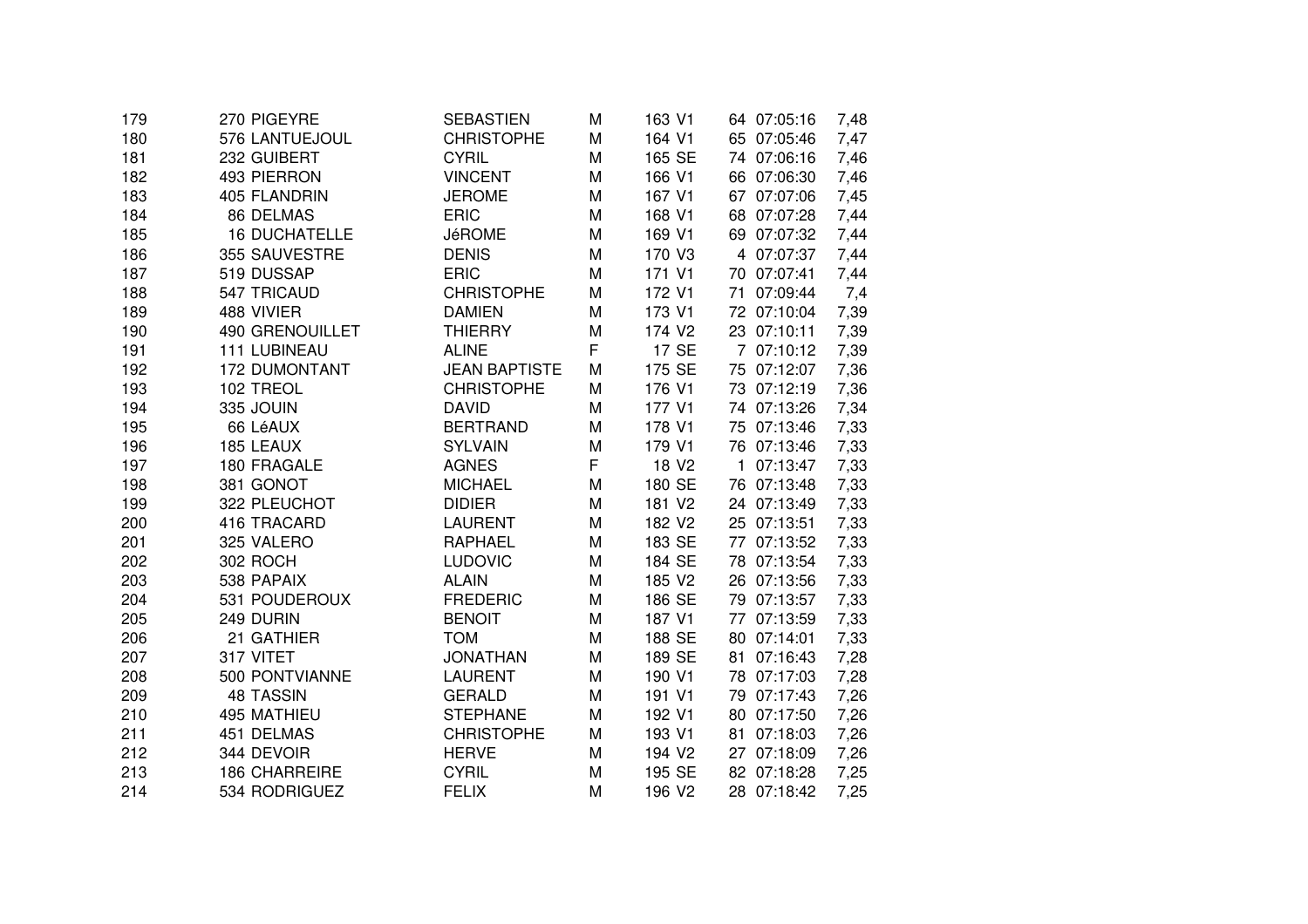| 216<br>318 BEAUMONT<br><b>WILLIAM</b><br>197 V2<br>29 07:19:09<br>M<br>24 CARCANAGUE<br>198 SE<br>217<br><b>MARTIN</b><br>M<br>83 07:19:12<br>199 SE<br>218<br>419 MAUBRé<br><b>LIONEL</b><br>84 07:21:06<br>M<br>219<br>112 ROUX<br><b>JEAN-MICHEL</b><br>200 V3<br>5 07:21:39<br>M<br>220<br>121 GRANDIN<br>201 V2<br><b>PATRICK</b><br>30 07:22:11<br>M<br>221<br>49 DO CARMO<br><b>FREDERIC</b><br>202 V1<br>82 07:22:24<br>M<br>222<br>462 BOUSQUET<br><b>STEPHANE</b><br>203 V2<br>31 07:22:42<br>M<br>223<br>461 BELOTTI<br>JEAN-MARIE<br>204 V1<br>83 07:22:43<br>M<br>224<br>222 BELAUBRE<br>205 V1<br>84 07:22:49<br><b>JEAN-MICHEL</b><br>M<br>225<br>426 NOZIERE<br>206 SE<br><b>VICTOR</b><br>85 07:23:18<br>M<br>349 JOURDA<br>226<br><b>MICHEL</b><br>M<br>207 V2<br>32 07:23:36<br>227<br><b>76 PAULIAC</b><br><b>FREDERIC</b><br>208 V2<br>33 07:23:36<br>M<br>228<br>445 AZZOLIN<br><b>ERIC</b><br>209 V2<br>34 07:24:48<br>M<br>229<br>210 V1<br>234 LABIT<br><b>PHILIPPE</b><br>M<br>85 07:24:50<br>230<br>179 SIMON<br><b>PHILIPPE</b><br>211 SE<br>86 07:24:58<br>M<br>119 GRAS<br>212 SE<br>231<br><b>PIERRE</b><br>M<br>87 07:25:01<br>232<br><b>143 SAC</b><br>213 V1<br><b>DAVID</b><br>86 07:25:02<br>M<br>233<br>23 CARCANAGUE<br>214 SE<br>GéRAUD<br>M<br>88 07:25:34<br>234<br>215 SE<br>515 MONTBARBON<br><b>ALEXIS</b><br>89 07:25:40<br>M<br>235<br><b>209 RUIZ</b><br><b>JEROME</b><br>216 SE<br>90 07:25:47<br>M<br>236<br>78 BRULE<br><b>ROMAIN</b><br>217 SE<br>91 07:25:48<br>M<br>237<br>278 DUBOURG<br><b>THOMAS</b><br>M<br>218 V1<br>87 07:25:54<br>238<br>256 BRIERE<br>219 V1<br><b>NICOLAS</b><br>M<br>88 07:27:00<br>239<br>532 DAUDE<br><b>LAURENT</b><br>220 V1<br>89 07:28:50<br>M<br>240<br>118 ASTINGS<br><b>GREGORY</b><br>221 V1<br>90 07:28:52<br>M<br>241<br>198 LEYBROS<br><b>NICOLAS</b><br>222 SE<br>92 07:29:02<br>M<br>223 V1<br>242<br>401 LABORDE<br><b>GUILLAUME</b><br>91 07:29:03<br>M<br>243<br>226 SAVARY<br><b>NICOLAS</b><br>224 SE<br>M<br>93 07:29:30<br>244<br>196 BOBY<br>FRéDéRIC<br>225 V1<br>92 07:29:46<br>M<br>245<br>125 DJEMIEL<br><b>MOUSSA</b><br>226 V2<br>35 07:29:58<br>M<br>227 SE<br>246<br>496 NEGRON<br><b>PAUL</b><br>94 07:30:02<br>M<br>247<br>210 FONROUGE<br><b>MARC</b><br>228 V1<br>93 07:30:19<br>M<br>211 BILLOUX<br><b>HERVE</b><br>229 V1<br>248<br>94 07:30:20<br>M<br>249<br>315 MICHALCZAK<br><b>JEROME</b><br>230 V1<br>95 07:30:22<br>M<br>F<br>250<br>316 BARNAS<br><b>AXELLE</b><br>20 SE<br>9 07:30:22 | 215 | 7 CUAZ | <b>CELINE</b> | F | 19 SE | 8 07:18:43 | 7,25 |
|--------------------------------------------------------------------------------------------------------------------------------------------------------------------------------------------------------------------------------------------------------------------------------------------------------------------------------------------------------------------------------------------------------------------------------------------------------------------------------------------------------------------------------------------------------------------------------------------------------------------------------------------------------------------------------------------------------------------------------------------------------------------------------------------------------------------------------------------------------------------------------------------------------------------------------------------------------------------------------------------------------------------------------------------------------------------------------------------------------------------------------------------------------------------------------------------------------------------------------------------------------------------------------------------------------------------------------------------------------------------------------------------------------------------------------------------------------------------------------------------------------------------------------------------------------------------------------------------------------------------------------------------------------------------------------------------------------------------------------------------------------------------------------------------------------------------------------------------------------------------------------------------------------------------------------------------------------------------------------------------------------------------------------------------------------------------------------------------------------------------------------------------------------------------------------------------------------------------------------------------------------------------------------------------------------------------------------------------------------------------------------------------------------------------------------------------------------------------------------------------------------------------|-----|--------|---------------|---|-------|------------|------|
|                                                                                                                                                                                                                                                                                                                                                                                                                                                                                                                                                                                                                                                                                                                                                                                                                                                                                                                                                                                                                                                                                                                                                                                                                                                                                                                                                                                                                                                                                                                                                                                                                                                                                                                                                                                                                                                                                                                                                                                                                                                                                                                                                                                                                                                                                                                                                                                                                                                                                                                    |     |        |               |   |       |            | 7,24 |
|                                                                                                                                                                                                                                                                                                                                                                                                                                                                                                                                                                                                                                                                                                                                                                                                                                                                                                                                                                                                                                                                                                                                                                                                                                                                                                                                                                                                                                                                                                                                                                                                                                                                                                                                                                                                                                                                                                                                                                                                                                                                                                                                                                                                                                                                                                                                                                                                                                                                                                                    |     |        |               |   |       |            | 7,24 |
|                                                                                                                                                                                                                                                                                                                                                                                                                                                                                                                                                                                                                                                                                                                                                                                                                                                                                                                                                                                                                                                                                                                                                                                                                                                                                                                                                                                                                                                                                                                                                                                                                                                                                                                                                                                                                                                                                                                                                                                                                                                                                                                                                                                                                                                                                                                                                                                                                                                                                                                    |     |        |               |   |       |            | 7,21 |
|                                                                                                                                                                                                                                                                                                                                                                                                                                                                                                                                                                                                                                                                                                                                                                                                                                                                                                                                                                                                                                                                                                                                                                                                                                                                                                                                                                                                                                                                                                                                                                                                                                                                                                                                                                                                                                                                                                                                                                                                                                                                                                                                                                                                                                                                                                                                                                                                                                                                                                                    |     |        |               |   |       |            | 7,2  |
|                                                                                                                                                                                                                                                                                                                                                                                                                                                                                                                                                                                                                                                                                                                                                                                                                                                                                                                                                                                                                                                                                                                                                                                                                                                                                                                                                                                                                                                                                                                                                                                                                                                                                                                                                                                                                                                                                                                                                                                                                                                                                                                                                                                                                                                                                                                                                                                                                                                                                                                    |     |        |               |   |       |            | 7,19 |
|                                                                                                                                                                                                                                                                                                                                                                                                                                                                                                                                                                                                                                                                                                                                                                                                                                                                                                                                                                                                                                                                                                                                                                                                                                                                                                                                                                                                                                                                                                                                                                                                                                                                                                                                                                                                                                                                                                                                                                                                                                                                                                                                                                                                                                                                                                                                                                                                                                                                                                                    |     |        |               |   |       |            | 7,19 |
|                                                                                                                                                                                                                                                                                                                                                                                                                                                                                                                                                                                                                                                                                                                                                                                                                                                                                                                                                                                                                                                                                                                                                                                                                                                                                                                                                                                                                                                                                                                                                                                                                                                                                                                                                                                                                                                                                                                                                                                                                                                                                                                                                                                                                                                                                                                                                                                                                                                                                                                    |     |        |               |   |       |            | 7,18 |
|                                                                                                                                                                                                                                                                                                                                                                                                                                                                                                                                                                                                                                                                                                                                                                                                                                                                                                                                                                                                                                                                                                                                                                                                                                                                                                                                                                                                                                                                                                                                                                                                                                                                                                                                                                                                                                                                                                                                                                                                                                                                                                                                                                                                                                                                                                                                                                                                                                                                                                                    |     |        |               |   |       |            | 7,18 |
|                                                                                                                                                                                                                                                                                                                                                                                                                                                                                                                                                                                                                                                                                                                                                                                                                                                                                                                                                                                                                                                                                                                                                                                                                                                                                                                                                                                                                                                                                                                                                                                                                                                                                                                                                                                                                                                                                                                                                                                                                                                                                                                                                                                                                                                                                                                                                                                                                                                                                                                    |     |        |               |   |       |            | 7,18 |
|                                                                                                                                                                                                                                                                                                                                                                                                                                                                                                                                                                                                                                                                                                                                                                                                                                                                                                                                                                                                                                                                                                                                                                                                                                                                                                                                                                                                                                                                                                                                                                                                                                                                                                                                                                                                                                                                                                                                                                                                                                                                                                                                                                                                                                                                                                                                                                                                                                                                                                                    |     |        |               |   |       |            | 7,17 |
|                                                                                                                                                                                                                                                                                                                                                                                                                                                                                                                                                                                                                                                                                                                                                                                                                                                                                                                                                                                                                                                                                                                                                                                                                                                                                                                                                                                                                                                                                                                                                                                                                                                                                                                                                                                                                                                                                                                                                                                                                                                                                                                                                                                                                                                                                                                                                                                                                                                                                                                    |     |        |               |   |       |            | 7,17 |
|                                                                                                                                                                                                                                                                                                                                                                                                                                                                                                                                                                                                                                                                                                                                                                                                                                                                                                                                                                                                                                                                                                                                                                                                                                                                                                                                                                                                                                                                                                                                                                                                                                                                                                                                                                                                                                                                                                                                                                                                                                                                                                                                                                                                                                                                                                                                                                                                                                                                                                                    |     |        |               |   |       |            | 7,17 |
|                                                                                                                                                                                                                                                                                                                                                                                                                                                                                                                                                                                                                                                                                                                                                                                                                                                                                                                                                                                                                                                                                                                                                                                                                                                                                                                                                                                                                                                                                                                                                                                                                                                                                                                                                                                                                                                                                                                                                                                                                                                                                                                                                                                                                                                                                                                                                                                                                                                                                                                    |     |        |               |   |       |            | 7,15 |
|                                                                                                                                                                                                                                                                                                                                                                                                                                                                                                                                                                                                                                                                                                                                                                                                                                                                                                                                                                                                                                                                                                                                                                                                                                                                                                                                                                                                                                                                                                                                                                                                                                                                                                                                                                                                                                                                                                                                                                                                                                                                                                                                                                                                                                                                                                                                                                                                                                                                                                                    |     |        |               |   |       |            | 7,15 |
|                                                                                                                                                                                                                                                                                                                                                                                                                                                                                                                                                                                                                                                                                                                                                                                                                                                                                                                                                                                                                                                                                                                                                                                                                                                                                                                                                                                                                                                                                                                                                                                                                                                                                                                                                                                                                                                                                                                                                                                                                                                                                                                                                                                                                                                                                                                                                                                                                                                                                                                    |     |        |               |   |       |            | 7,15 |
|                                                                                                                                                                                                                                                                                                                                                                                                                                                                                                                                                                                                                                                                                                                                                                                                                                                                                                                                                                                                                                                                                                                                                                                                                                                                                                                                                                                                                                                                                                                                                                                                                                                                                                                                                                                                                                                                                                                                                                                                                                                                                                                                                                                                                                                                                                                                                                                                                                                                                                                    |     |        |               |   |       |            | 7,15 |
|                                                                                                                                                                                                                                                                                                                                                                                                                                                                                                                                                                                                                                                                                                                                                                                                                                                                                                                                                                                                                                                                                                                                                                                                                                                                                                                                                                                                                                                                                                                                                                                                                                                                                                                                                                                                                                                                                                                                                                                                                                                                                                                                                                                                                                                                                                                                                                                                                                                                                                                    |     |        |               |   |       |            | 7,15 |
|                                                                                                                                                                                                                                                                                                                                                                                                                                                                                                                                                                                                                                                                                                                                                                                                                                                                                                                                                                                                                                                                                                                                                                                                                                                                                                                                                                                                                                                                                                                                                                                                                                                                                                                                                                                                                                                                                                                                                                                                                                                                                                                                                                                                                                                                                                                                                                                                                                                                                                                    |     |        |               |   |       |            | 7,14 |
|                                                                                                                                                                                                                                                                                                                                                                                                                                                                                                                                                                                                                                                                                                                                                                                                                                                                                                                                                                                                                                                                                                                                                                                                                                                                                                                                                                                                                                                                                                                                                                                                                                                                                                                                                                                                                                                                                                                                                                                                                                                                                                                                                                                                                                                                                                                                                                                                                                                                                                                    |     |        |               |   |       |            | 7,14 |
|                                                                                                                                                                                                                                                                                                                                                                                                                                                                                                                                                                                                                                                                                                                                                                                                                                                                                                                                                                                                                                                                                                                                                                                                                                                                                                                                                                                                                                                                                                                                                                                                                                                                                                                                                                                                                                                                                                                                                                                                                                                                                                                                                                                                                                                                                                                                                                                                                                                                                                                    |     |        |               |   |       |            | 7,13 |
|                                                                                                                                                                                                                                                                                                                                                                                                                                                                                                                                                                                                                                                                                                                                                                                                                                                                                                                                                                                                                                                                                                                                                                                                                                                                                                                                                                                                                                                                                                                                                                                                                                                                                                                                                                                                                                                                                                                                                                                                                                                                                                                                                                                                                                                                                                                                                                                                                                                                                                                    |     |        |               |   |       |            | 7,13 |
|                                                                                                                                                                                                                                                                                                                                                                                                                                                                                                                                                                                                                                                                                                                                                                                                                                                                                                                                                                                                                                                                                                                                                                                                                                                                                                                                                                                                                                                                                                                                                                                                                                                                                                                                                                                                                                                                                                                                                                                                                                                                                                                                                                                                                                                                                                                                                                                                                                                                                                                    |     |        |               |   |       |            | 7,13 |
|                                                                                                                                                                                                                                                                                                                                                                                                                                                                                                                                                                                                                                                                                                                                                                                                                                                                                                                                                                                                                                                                                                                                                                                                                                                                                                                                                                                                                                                                                                                                                                                                                                                                                                                                                                                                                                                                                                                                                                                                                                                                                                                                                                                                                                                                                                                                                                                                                                                                                                                    |     |        |               |   |       |            | 7,11 |
|                                                                                                                                                                                                                                                                                                                                                                                                                                                                                                                                                                                                                                                                                                                                                                                                                                                                                                                                                                                                                                                                                                                                                                                                                                                                                                                                                                                                                                                                                                                                                                                                                                                                                                                                                                                                                                                                                                                                                                                                                                                                                                                                                                                                                                                                                                                                                                                                                                                                                                                    |     |        |               |   |       |            | 7,08 |
|                                                                                                                                                                                                                                                                                                                                                                                                                                                                                                                                                                                                                                                                                                                                                                                                                                                                                                                                                                                                                                                                                                                                                                                                                                                                                                                                                                                                                                                                                                                                                                                                                                                                                                                                                                                                                                                                                                                                                                                                                                                                                                                                                                                                                                                                                                                                                                                                                                                                                                                    |     |        |               |   |       |            | 7,08 |
|                                                                                                                                                                                                                                                                                                                                                                                                                                                                                                                                                                                                                                                                                                                                                                                                                                                                                                                                                                                                                                                                                                                                                                                                                                                                                                                                                                                                                                                                                                                                                                                                                                                                                                                                                                                                                                                                                                                                                                                                                                                                                                                                                                                                                                                                                                                                                                                                                                                                                                                    |     |        |               |   |       |            | 7,08 |
|                                                                                                                                                                                                                                                                                                                                                                                                                                                                                                                                                                                                                                                                                                                                                                                                                                                                                                                                                                                                                                                                                                                                                                                                                                                                                                                                                                                                                                                                                                                                                                                                                                                                                                                                                                                                                                                                                                                                                                                                                                                                                                                                                                                                                                                                                                                                                                                                                                                                                                                    |     |        |               |   |       |            | 7,08 |
|                                                                                                                                                                                                                                                                                                                                                                                                                                                                                                                                                                                                                                                                                                                                                                                                                                                                                                                                                                                                                                                                                                                                                                                                                                                                                                                                                                                                                                                                                                                                                                                                                                                                                                                                                                                                                                                                                                                                                                                                                                                                                                                                                                                                                                                                                                                                                                                                                                                                                                                    |     |        |               |   |       |            | 7,07 |
|                                                                                                                                                                                                                                                                                                                                                                                                                                                                                                                                                                                                                                                                                                                                                                                                                                                                                                                                                                                                                                                                                                                                                                                                                                                                                                                                                                                                                                                                                                                                                                                                                                                                                                                                                                                                                                                                                                                                                                                                                                                                                                                                                                                                                                                                                                                                                                                                                                                                                                                    |     |        |               |   |       |            | 7,07 |
|                                                                                                                                                                                                                                                                                                                                                                                                                                                                                                                                                                                                                                                                                                                                                                                                                                                                                                                                                                                                                                                                                                                                                                                                                                                                                                                                                                                                                                                                                                                                                                                                                                                                                                                                                                                                                                                                                                                                                                                                                                                                                                                                                                                                                                                                                                                                                                                                                                                                                                                    |     |        |               |   |       |            | 7,07 |
|                                                                                                                                                                                                                                                                                                                                                                                                                                                                                                                                                                                                                                                                                                                                                                                                                                                                                                                                                                                                                                                                                                                                                                                                                                                                                                                                                                                                                                                                                                                                                                                                                                                                                                                                                                                                                                                                                                                                                                                                                                                                                                                                                                                                                                                                                                                                                                                                                                                                                                                    |     |        |               |   |       |            | 7,07 |
|                                                                                                                                                                                                                                                                                                                                                                                                                                                                                                                                                                                                                                                                                                                                                                                                                                                                                                                                                                                                                                                                                                                                                                                                                                                                                                                                                                                                                                                                                                                                                                                                                                                                                                                                                                                                                                                                                                                                                                                                                                                                                                                                                                                                                                                                                                                                                                                                                                                                                                                    |     |        |               |   |       |            | 7,06 |
|                                                                                                                                                                                                                                                                                                                                                                                                                                                                                                                                                                                                                                                                                                                                                                                                                                                                                                                                                                                                                                                                                                                                                                                                                                                                                                                                                                                                                                                                                                                                                                                                                                                                                                                                                                                                                                                                                                                                                                                                                                                                                                                                                                                                                                                                                                                                                                                                                                                                                                                    |     |        |               |   |       |            | 7,06 |
|                                                                                                                                                                                                                                                                                                                                                                                                                                                                                                                                                                                                                                                                                                                                                                                                                                                                                                                                                                                                                                                                                                                                                                                                                                                                                                                                                                                                                                                                                                                                                                                                                                                                                                                                                                                                                                                                                                                                                                                                                                                                                                                                                                                                                                                                                                                                                                                                                                                                                                                    |     |        |               |   |       |            | 7,06 |
|                                                                                                                                                                                                                                                                                                                                                                                                                                                                                                                                                                                                                                                                                                                                                                                                                                                                                                                                                                                                                                                                                                                                                                                                                                                                                                                                                                                                                                                                                                                                                                                                                                                                                                                                                                                                                                                                                                                                                                                                                                                                                                                                                                                                                                                                                                                                                                                                                                                                                                                    |     |        |               |   |       |            | 7,06 |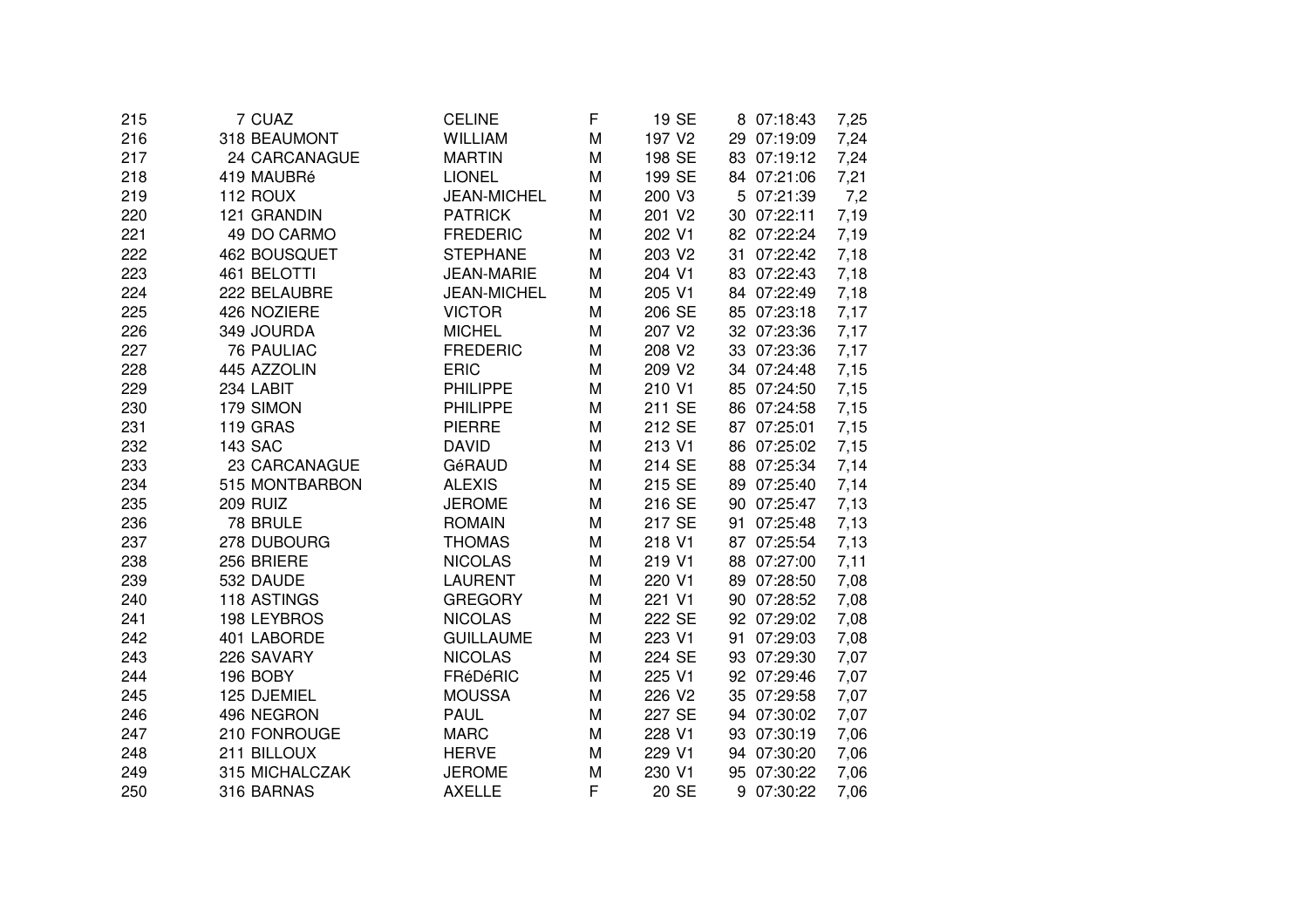| 251 | 549 BESCON              | <b>ISABELLE</b>    | F | 21 V2             | 2 07:30:47   | 7,05 |
|-----|-------------------------|--------------------|---|-------------------|--------------|------|
| 252 | 571 DEMAREST            | <b>SIMON</b>       | M | 231 SE            | 95 07:31:17  | 7,05 |
| 253 | 8 CLERFEUILLE           | <b>ARTHUR</b>      | M | 232 SE            | 96 07:31:48  | 7,04 |
| 254 | 589 PUECH               | <b>JEROME</b>      | M | 233 V1            | 96 07:32:15  | 7,03 |
| 255 | 498 GENGEMBRE           | <b>MARC</b>        | M | 234 SE            | 97 07:32:19  | 7,03 |
| 256 | 134 MARTINAT            | <b>PATRICK</b>     | M | 235 V2            | 36 07:32:21  | 7,03 |
| 257 | 170 DUSSOUCHAUD         | <b>CHRISTIAN</b>   | M | 236 V3            | 6 07:32:55   | 7,02 |
| 258 | <b>348 BOIS</b>         | <b>EMMANUEL</b>    | M | 237 V1            | 97 07:34:31  | 7    |
| 259 | 93 FAURE                | SéBASTIEN          | M | 238 SE            | 98 07:35:56  | 6,97 |
| 260 | 543 LATHUILLIERE        | FRéDéRIC           | M | 239 V2            | 37 07:36:05  | 6,97 |
| 261 | 59 NICOLAS              | <b>DAVID</b>       | M | 240 V1            | 98 07:37:12  | 6,96 |
| 262 | 187 LEJEUNE             | <b>NICOLAS</b>     | M | 241 SE            | 99 07:37:13  | 6,96 |
| 263 | 363 LEGENT              | <b>MATHIEU</b>     | M | 242 V1            | 99 07:38:30  | 6,94 |
| 264 | 328 MARCENNE            | <b>ANNE</b>        | F | 22 V1             | 11 07:39:33  | 6,92 |
| 265 | 330 BAIGUE              | <b>CHRISTIAN</b>   | M | 243 V3            | 7 07:39:33   | 6,92 |
| 266 | 131 BARRIERE            | <b>PASCAL</b>      | M | 244 V1            | 100 07:40:14 | 6,91 |
| 267 | 167 NABAIS              | <b>JEAN PIERRE</b> | M | 245 V2            | 38 07:40:14  | 6,91 |
| 268 | 175 YZERD               | <b>NICOLAS</b>     | M | 246 V1            | 101 07:40:15 | 6,91 |
| 269 | 192 VIALLARD            | <b>BRIGITTE</b>    | F | 23 V <sub>2</sub> | 3 07:40:24   | 6,91 |
| 270 | 268 LEBLANC             | <b>ALEXANDRE</b>   | M | 247 V1            | 102 07:40:32 | 6,9  |
| 271 | <b>154 FAUCHEUX</b>     | <b>RENE</b>        | M | 248 V1            | 103 07:40:33 | 6,9  |
| 272 | 369 DZIEDZICZAK         | <b>FREDERIC</b>    | M | 249 V2            | 39 07:42:20  | 6,88 |
| 273 | 404 ZANDVLIET           | CéCILE             | F | 24 SE             | 10 07:42:21  | 6,88 |
| 274 | 474 KNIBBE              | <b>BENOIT</b>      | M | 250 SE            | 100 07:42:41 | 6,87 |
| 275 | 205 GROBAUD             | <b>CELINE</b>      | F | 25 SE             | 11 07:43:03  | 6,87 |
| 276 | <b>88 BARATHON</b>      | <b>AURELIEN</b>    | M | 251 SE            | 101 07:43:25 | 6,86 |
| 277 | 530 ROCHE               | <b>ALFRED</b>      | M | 252 V2            | 40 07:43:45  | 6,86 |
| 278 | 183 PIBERNE             | <b>DOMINIQUE</b>   | M | 253 V2            | 41 07:43:46  | 6,86 |
| 279 | 528 MAZAUD              | <b>VINCENT</b>     | M | 254 V1            | 104 07:44:00 | 6,85 |
| 280 | 364 TORLOTING           | <b>GREGORY</b>     | M | 255 V1            | 105 07:44:36 | 6,84 |
| 281 | <b>45 CHAMINADE</b>     | <b>VIRGINIE</b>    | F | 26 SE             | 12 07:44:40  | 6,84 |
| 282 | 535 LONJON              | PIERRE-JEAN        | M | 256 SE            | 102 07:44:55 | 6,84 |
| 283 | <b>489 LECHEVALLIER</b> | <b>JULIEN</b>      | M | 257 SE            | 103 07:45:32 | 6,83 |
| 284 | 336 POUGET              | <b>SOPHIE</b>      | F | 27 SE             | 13 07:45:33  | 6,83 |
| 285 | 323 DAVID               | <b>PASCAL</b>      | M | 258 V1            | 106 07:45:36 | 6,83 |
| 286 | 265 GAUTHIER            | <b>MONIQUE</b>     | F | 28 V3             | 1 07:45:56   | 6,82 |
|     |                         |                    |   |                   |              |      |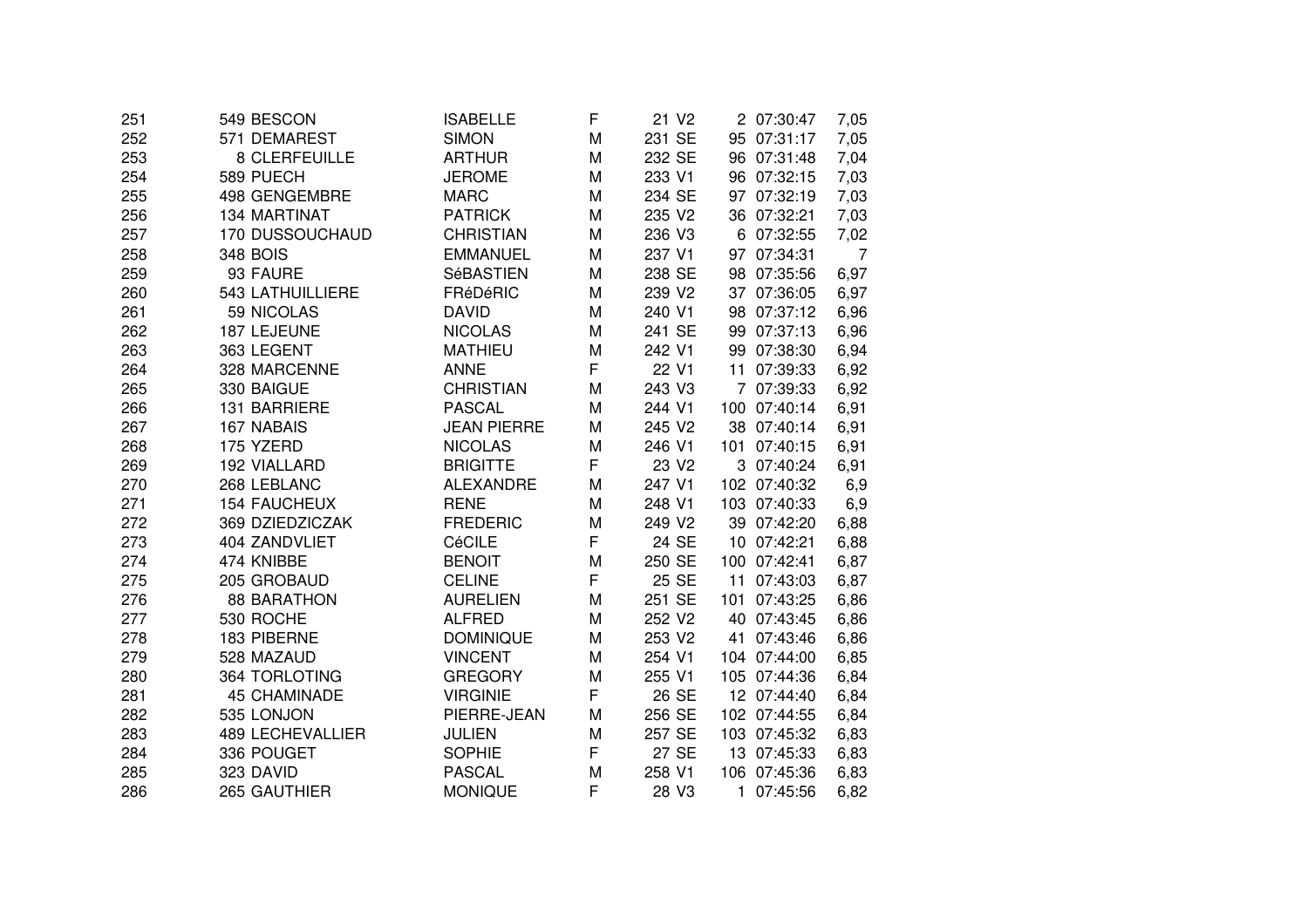| 287 | 264 VALLEE            | <b>PIERRE</b>     | M | 259 V2 | 42 07:45:58  |             | 6,82 |
|-----|-----------------------|-------------------|---|--------|--------------|-------------|------|
| 288 | 55 MADRIGNAC          | JéRôME            | M | 260 SE | 104 07:45:58 |             | 6,82 |
| 289 | 97 MONTSERAT          | <b>DANIEL</b>     | M | 261 V2 | 43 07:46:01  |             | 6,82 |
| 290 | 285 LEVEAU            | <b>STEPHANE</b>   | M | 262 V1 | 107 07:46:06 |             | 6,82 |
| 291 | 108 CARIO             | <b>LAURENT</b>    | M | 263 V1 | 108 07:46:11 |             | 6,82 |
| 292 | 109 CARIO             | <b>ANTHONY</b>    | M | 264 V1 | 109 07:46:13 |             | 6,82 |
| 293 | 526 TEXIER            | <b>PHILIPPE</b>   | M | 265 V1 | 110 07:46:14 |             | 6,82 |
| 294 | 242 CHAUSSET          | <b>CHRISTIAN</b>  | M | 266 V1 | 111 07:46:15 |             | 6,82 |
| 295 | 380 POUTIER           | <b>ERIC</b>       | M | 267 V1 | 112 07:46:25 |             | 6,82 |
| 296 | 70 ROBIN              | <b>LORRAINE</b>   | F | 29 V1  | 12 07:46:56  |             | 6,81 |
| 297 | 69 ROZIER             | <b>CHRISTIAN</b>  | M | 268 V2 |              | 44 07:46:57 | 6,81 |
| 298 | 443 DELAIR            | <b>PIERRE</b>     | M | 269 V2 | 45 07:47:14  |             | 6,81 |
| 299 | 19 DEJEAN             | <b>SEBASTIEN</b>  | M | 270 V1 | 113 07:47:45 |             | 6,8  |
| 300 | 221 CHEVY             | WILLIAM           | M | 271 SE | 105 07:48:07 |             | 6,79 |
| 301 | 510 RAINAUD           | <b>LIONEL</b>     | M | 272 V1 | 114 07:48:22 |             | 6,79 |
| 302 | 262 SERRE             | <b>LAURENT</b>    | M | 273 V2 | 46 07:48:34  |             | 6,79 |
| 303 | 387 THOMAS            | <b>HUGO</b>       | M | 274 SE | 106 07:48:43 |             | 6,78 |
| 304 | 297 MATHEY            | <b>LAURENT</b>    | M | 275 V1 | 115 07:48:48 |             | 6,78 |
| 305 | 430 LE SENECAL        | <b>DAVID</b>      | M | 276 V2 | 47 07:49:27  |             | 6,77 |
| 306 | 377 VITEL             | <b>NICOLAS</b>    | M | 277 SE | 107 07:49:27 |             | 6,77 |
| 307 | 101 CADOR             | <b>PATRICIA</b>   | F | 30 V1  | 13 07:51:34  |             | 6,74 |
| 308 | <b>464 CHARBONNEL</b> | <b>NADEGE</b>     | F | 31 V1  | 14 07:52:38  |             | 6,73 |
| 309 | 57 GUION              | <b>CHRISTOPHE</b> | M | 278 V1 | 116 07:53:39 |             | 6,71 |
| 310 | 228 GENIN             | <b>CYRILLE</b>    | M | 279 V1 | 117 07:53:40 |             | 6,71 |
| 311 | 592 DE DUCLA          | <b>HUBERT</b>     | M | 280 V1 | 118 07:54:00 |             | 6,71 |
| 312 | 245 DAGOUASSAT        | <b>DIDIER</b>     | M | 281 V2 | 48 07:54:07  |             | 6,71 |
| 313 | 106 SIMON             | LOIC              | M | 282 V1 | 119 07:54:41 |             | 6,7  |
| 314 | 586 CARCEL            | <b>JEROME</b>     | M | 283 V1 | 120 07:54:48 |             | 6,7  |
| 315 | 307 DE SAINT PALAIS   | <b>ALAIN</b>      | M | 284 V1 | 121 07:55:04 |             | 6,69 |
| 316 | 124 RICCARDI          | <b>SERGE</b>      | M | 285 V2 | 49 07:55:05  |             | 6,69 |
| 317 | 47 LAGARDE            | <b>EMMANUEL</b>   | M | 286 V1 | 122 07:55:17 |             | 6,69 |
| 318 | 99 JULIEN             | <b>KEVIN</b>      | M | 287 SE | 108 07:55:56 |             | 6,68 |
| 319 | 502 ARTON             | <b>LAURENT</b>    | M | 288 V1 | 123 07:55:59 |             | 6,68 |
| 320 | <b>18 BIOULAC</b>     | ANDRé             | M | 289 V3 |              | 8 07:56:34  | 6,67 |
| 321 | 11 BALAVOINE          | <b>CHRISTOPHE</b> | M | 290 V2 | 50 07:56:55  |             | 6,67 |
| 322 | 140 MURIN             | <b>GERARD</b>     | M | 291 V3 |              | 9 07:57:12  | 6,66 |
|     |                       |                   |   |        |              |             |      |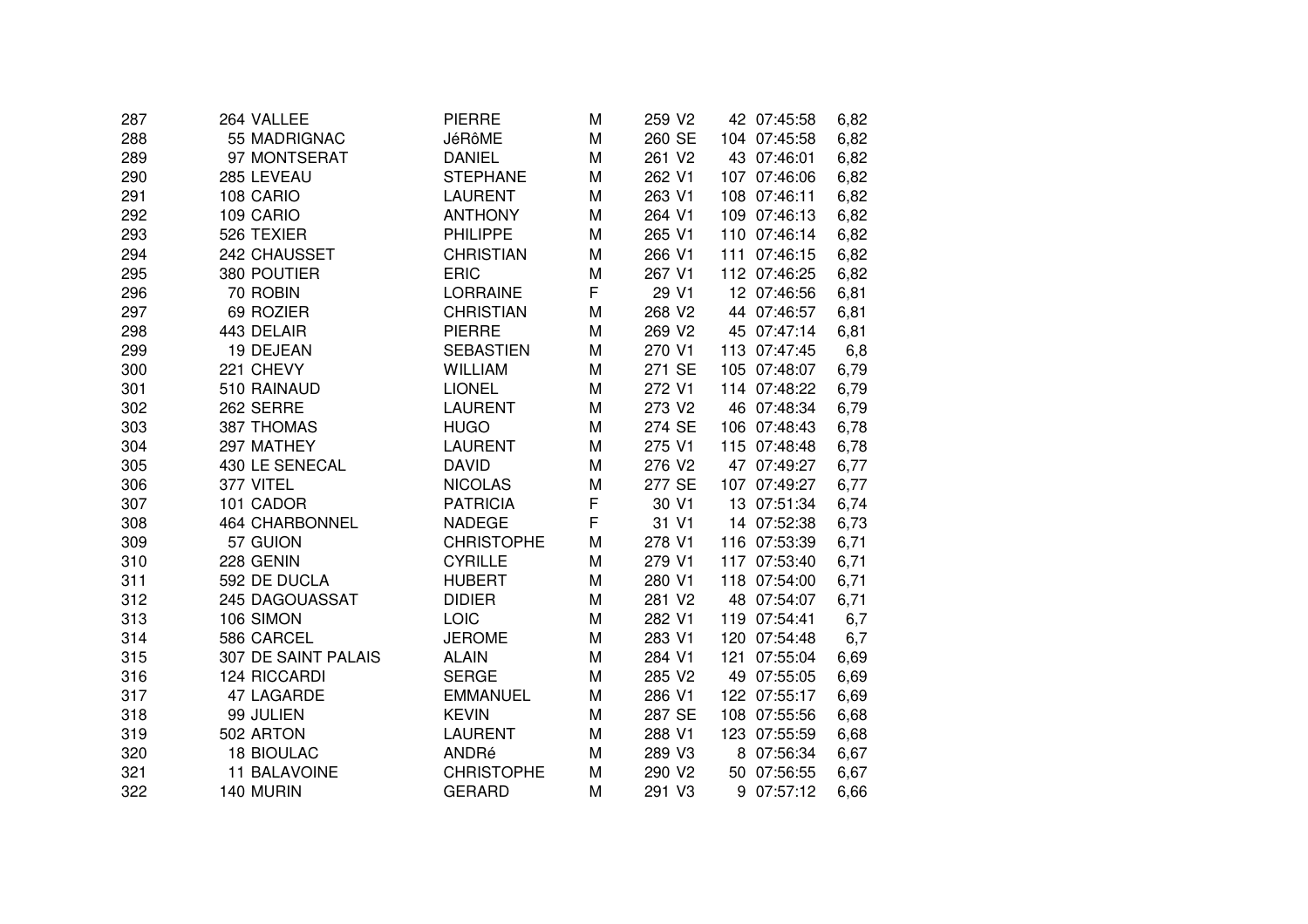| 444 DEVAUD            | <b>SIMON</b>                                                                                                                                                  | M                                                                                                                           | 292 SE                     | 109 07:58:21                                                                                     | 6,65                                                                                                      |
|-----------------------|---------------------------------------------------------------------------------------------------------------------------------------------------------------|-----------------------------------------------------------------------------------------------------------------------------|----------------------------|--------------------------------------------------------------------------------------------------|-----------------------------------------------------------------------------------------------------------|
| 189 MILON             | <b>FRANCK</b>                                                                                                                                                 | M                                                                                                                           | 293 V2                     | 51 07:58:36                                                                                      | 6,64                                                                                                      |
| 29 TISSEYRE           | <b>PASCAL</b>                                                                                                                                                 | M                                                                                                                           | 294 V1                     | 124 07:58:56                                                                                     | 6,64                                                                                                      |
| 223 TRAMIER           | <b>CHRISTOPHE</b>                                                                                                                                             | M                                                                                                                           | 295 V2                     | 52 07:59:08                                                                                      | 6,64                                                                                                      |
| 342 ROBIN             | <b>LAURENT</b>                                                                                                                                                | M                                                                                                                           | 296 V1                     | 125 07:59:31                                                                                     | 6,63                                                                                                      |
| 104 DARNAJOU          | <b>KATEL</b>                                                                                                                                                  |                                                                                                                             | 32 V1                      | 15 07:59:41                                                                                      | 6,63                                                                                                      |
| 253 BILLOUX           | <b>EMMANUEL</b>                                                                                                                                               | M                                                                                                                           | 297 V1                     | 126 07:59:41                                                                                     | 6,63                                                                                                      |
| 350 CAQUOT            | <b>CHRISTIAN</b>                                                                                                                                              | M                                                                                                                           | 298 V2                     | 53 08:00:50                                                                                      | 6,61                                                                                                      |
| 298 GUET-FRAPARD      | <b>YANNICK</b>                                                                                                                                                | M                                                                                                                           | 299 V1                     | 127 08:01:04                                                                                     | 6,61                                                                                                      |
| 507 LEROUX            | <b>CYRIL</b>                                                                                                                                                  | м                                                                                                                           | 300 V1                     | 128 08:01:06                                                                                     | 6,61                                                                                                      |
| 484 TERRAL            |                                                                                                                                                               | M                                                                                                                           | 301 SE                     | 110 08:01:35                                                                                     | 6,6                                                                                                       |
| 452 ROUX              | <b>AMANDINE</b>                                                                                                                                               | F                                                                                                                           | 33 SE                      | 14 08:02:10                                                                                      | 6,6                                                                                                       |
| 240 GAILLARD          | <b>THOMAS</b>                                                                                                                                                 | M                                                                                                                           | 302 SE                     | 111 08:02:52                                                                                     | 6,59                                                                                                      |
| 241 MORIN             | <b>AXELLE</b>                                                                                                                                                 |                                                                                                                             | 34 SE                      | 15 08:02:53                                                                                      | 6,59                                                                                                      |
| 17 BENOLIEL           | <b>GUY</b>                                                                                                                                                    | M                                                                                                                           | 303 V3                     | 10 08:03:23                                                                                      | 6,58                                                                                                      |
| <b>448 PRINTINHAC</b> | <b>YANNICK</b>                                                                                                                                                | M                                                                                                                           | 304 V1                     | 129 08:04:06                                                                                     | 6,57                                                                                                      |
| 367 LUTRAN            | PIERRE-YVES                                                                                                                                                   | M                                                                                                                           | 305 V1                     | 130 08:04:07                                                                                     | 6,57                                                                                                      |
| 90 ROUQUET            | <b>THIERRY</b>                                                                                                                                                | M                                                                                                                           | 306 V2                     | 54 08:06:11                                                                                      | 6,54                                                                                                      |
| 403 MARTIN            | <b>PAUL</b>                                                                                                                                                   | M                                                                                                                           | 307 V3                     | 11 08:06:13                                                                                      | 6,54                                                                                                      |
| 68 VIALE              | <b>SéBASTIEN</b>                                                                                                                                              | M                                                                                                                           | 308 SE                     | 112 08:07:08                                                                                     | 6,53                                                                                                      |
| 293 CARREIN           | <b>OLIVIER</b>                                                                                                                                                | M                                                                                                                           | 309 V1                     | 131 08:07:20                                                                                     | 6,53                                                                                                      |
|                       | <b>VERONIQUE</b>                                                                                                                                              | F                                                                                                                           | 35 V1                      | 16 08:07:21                                                                                      | 6,53                                                                                                      |
| 548 LENTé             | <b>JEAN MICHEL</b>                                                                                                                                            | M                                                                                                                           | 310 V2                     | 55 08:08:08                                                                                      | 6,51                                                                                                      |
|                       | <b>BENOIT</b>                                                                                                                                                 | M                                                                                                                           |                            | 132 08:08:19                                                                                     | 6,51                                                                                                      |
|                       | <b>SAMUEL</b>                                                                                                                                                 | M                                                                                                                           |                            | 133 08:08:20                                                                                     | 6,51                                                                                                      |
|                       |                                                                                                                                                               | M                                                                                                                           |                            |                                                                                                  | 6,5                                                                                                       |
|                       |                                                                                                                                                               | M                                                                                                                           |                            |                                                                                                  | 6,5                                                                                                       |
|                       |                                                                                                                                                               | M                                                                                                                           |                            |                                                                                                  | 6,5                                                                                                       |
|                       |                                                                                                                                                               |                                                                                                                             |                            |                                                                                                  | 6,5                                                                                                       |
|                       |                                                                                                                                                               |                                                                                                                             |                            |                                                                                                  | 6,49                                                                                                      |
|                       |                                                                                                                                                               |                                                                                                                             |                            |                                                                                                  | 6,48                                                                                                      |
|                       |                                                                                                                                                               |                                                                                                                             |                            |                                                                                                  | 6,48                                                                                                      |
|                       | <b>PATRICK</b>                                                                                                                                                | M                                                                                                                           | 318 V2                     | 56 08:10:33                                                                                      | 6,48                                                                                                      |
| 254 RIGAL             | <b>DANIEL</b>                                                                                                                                                 | м                                                                                                                           | 319 V <sub>2</sub>         | 57 08:10:34                                                                                      | 6,48                                                                                                      |
| 333 GARCIA            | CéDRIC                                                                                                                                                        | M                                                                                                                           | 320 SE                     | 115 08:10:35                                                                                     | 6,48                                                                                                      |
| 225 BERAUD            | <b>EMMANUELLE</b>                                                                                                                                             | F                                                                                                                           | 38 V1                      | 18 08:10:51                                                                                      | 6,48                                                                                                      |
|                       | 292 BEREAU<br>51 LALANDE<br>61 ROULON<br><b>14 LARDEUX</b><br><b>12 PIQUEMAL</b><br>456 AVON<br>455 LAGE<br>427 GUY<br>272 GARCIA<br>273 GARCIA<br>250 RULHES | <b>CYRIL</b><br><b>STEPHANE</b><br><b>FREDERIC</b><br>LUDOVIC<br>JéRéMY<br><b>VALERIE</b><br><b>ROBERT</b><br><b>MURIEL</b> | F<br>F<br>M<br>F<br>M<br>F | 311 V1<br>312 V1<br>313 V1<br>314 V1<br>315 SE<br>316 SE<br>36 V <sub>2</sub><br>317 V1<br>37 V1 | 134 08:09:06<br>135 08:09:07<br>113 08:09:20<br>114 08:09:21<br>4 08:10:11<br>136 08:10:30<br>17 08:10:32 |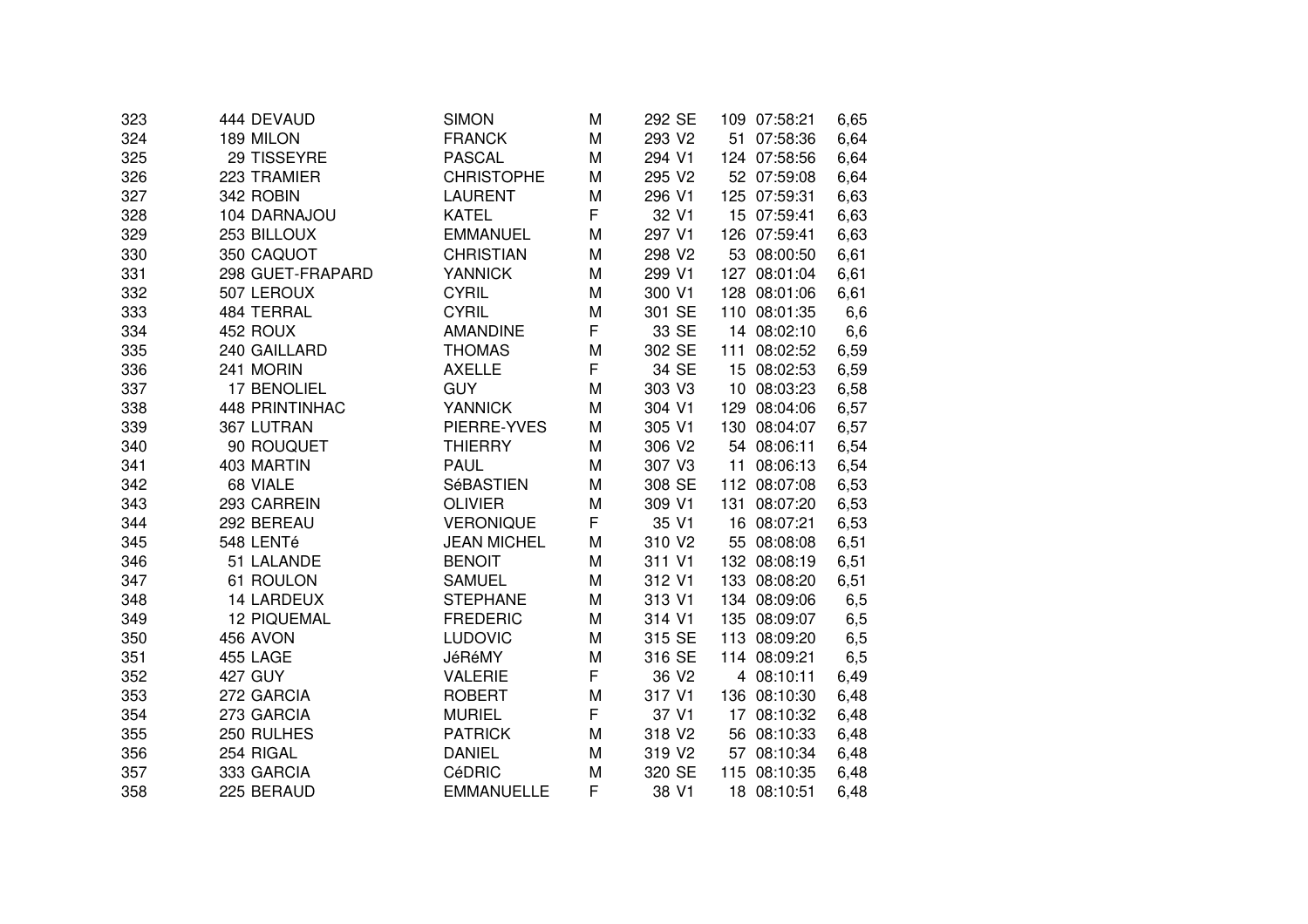| 359 | 224 BERAUD         | EDDY              | M | 321 V <sub>2</sub> | 58 08:10:52    | 6,48 |
|-----|--------------------|-------------------|---|--------------------|----------------|------|
| 360 | 289 PAPILLON       | <b>ERIC</b>       | M | 322 V2             | 59 08:11:14    | 6,47 |
| 361 | 53 PICUIRA         | <b>PIERRE</b>     | M | 323 SE             | 116 08:11:38   | 6,47 |
| 362 | 428 ROCHE          | <b>DAVID</b>      | M | 324 V1             | 137 08:12:53   | 6,45 |
| 363 | 471 HAGUENIN       | <b>FRANCK</b>     | M | 325 V1             | 138 08:13:21   | 6,45 |
| 364 | <b>13 WILLIAMS</b> | <b>SOPHIE</b>     | F | 39 V1              | 19 08:13:44    | 6,44 |
| 365 | 236 NADAUD         | <b>HONORE</b>     | M | 326 V2             | 60 08:13:51    | 6,44 |
| 366 | 237 NADAUD         | <b>MARTINE</b>    | F | 40 V <sub>2</sub>  | 5 08:13:51     | 6,44 |
| 367 | 418 PUECH          | <b>NICOLAS</b>    | M | 327 SE             | 117 08:14:29   | 6,43 |
| 368 | 91 BARTHELEMY      | <b>STéPHANE</b>   | M | 328 V1             | 139 08:14:40   | 6,43 |
| 369 | 290 LE BRIS        | <b>MURIEL</b>     | F | 41 V1              | 20 08:14:59    | 6,42 |
| 370 | 9 GIRAUD           | <b>ESTELLE</b>    | F | 42 V1              | 08:15:24<br>21 | 6,42 |
| 371 | 320 BROCHAIN       | <b>FRANCK</b>     | M | 329 V1             | 140 08:15:40   | 6,42 |
| 372 | 191 FAVEYRIAL      | <b>DIDIER</b>     | M | 330 V1             | 141 08:16:37   | 6,4  |
| 373 | 67 RENOU           | <b>NICOLAS</b>    | M | 331 SE             | 118 08:19:32   | 6,37 |
| 374 | 36 RENOU           | <b>YANN</b>       | M | 332 V1             | 142 08:19:33   | 6,37 |
| 375 | 300 RENOU          | <b>ETIENNE</b>    | M | 333 V1             | 143 08:19:34   | 6,37 |
| 376 | <b>6 BOURBON</b>   | SéBASTIEN         | M | 334 SE             | 119 08:19:58   | 6,36 |
| 377 | 213 DRUOT          | <b>OLIVIER</b>    | M | 335 V1             | 144 08:19:59   | 6,36 |
| 378 | 337 CHUETTE        | <b>CHRISTOPHE</b> | M | 336 V1             | 145 08:21:28   | 6,34 |
| 379 | 251 ARJAC          | <b>PATRICK</b>    | M | 337 V2             | 61<br>08:21:38 | 6,34 |
| 380 | 412 GRASLAND       | <b>THIERRY</b>    | M | 338 V1             | 146 08:22:06   | 6,33 |
| 381 | 411 GODET          | <b>PATRICK</b>    | M | 339 V1             | 147 08:22:06   | 6,33 |
| 382 | 115 VIDALIE        | <b>CHRISTOPHE</b> | M | 340 V1             | 148 08:22:16   | 6,33 |
| 383 | 123 CAYLA          | <b>SEBASTIEN</b>  | M | 341 V1             | 149 08:22:27   | 6,33 |
| 384 | 217 HOMBRADO       | <b>GREGORY</b>    | M | 342 V1             | 150 08:22:28   | 6,33 |
| 385 | 321 LACOMBE        | <b>FREDERIC</b>   | M | 343 V1             | 151 08:22:35   | 6,33 |
| 386 | 557 LE BRUN        | <b>DAVID</b>      | M | 344 SE             | 120 08:23:34   | 6,31 |
| 387 | <b>432 CUQ</b>     | <b>PHILIPPE</b>   | M | 345 V1             | 152 08:23:35   | 6,31 |
| 388 | 433 SAINSON        | <b>JULIE</b>      | F | 43 V1              | 22 08:23:35    | 6,31 |
| 389 | 138 VIDAL          | <b>VINCENT</b>    | M | 346 V1             | 153 08:24:36   | 6,3  |
| 390 | 383 ASTIEN         | <b>ERIC</b>       | M | 347 V2             | 62 08:26:10    | 6,28 |
| 391 | 178 ESCASSUT       | <b>DAVID</b>      | M | 348 V1             | 154 08:26:48   | 6,27 |
| 392 | 157 CHAPELLE       | <b>RAPHAEL</b>    | M | 349 V1             | 155 08:28:01   | 6,26 |
| 393 | 435 PENNETIER      | <b>OLIVIER</b>    | M | 350 V1             | 156 08:28:40   | 6,25 |
| 394 | 378 TABUTAUD       | <b>JULIEN</b>     | M | 351 SE             | 121 08:30:45   | 6,23 |
|     |                    |                   |   |                    |                |      |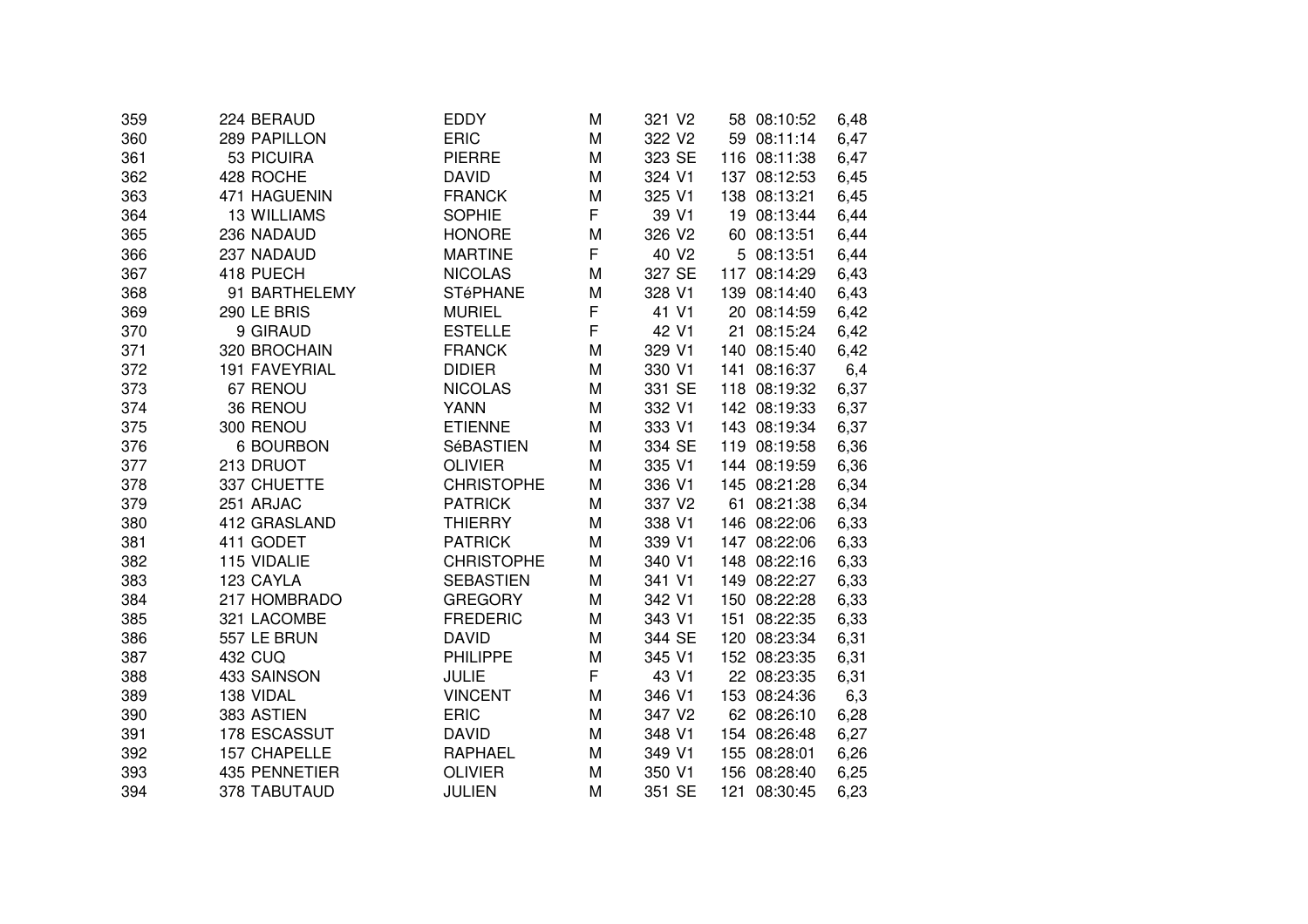| 395 | 397 MERCIER          | LUDOVIC           | M | 352 V1            |   | 157 08:30:45 | 6,23 |
|-----|----------------------|-------------------|---|-------------------|---|--------------|------|
| 396 | 415 POUPEAU          | <b>MICKAEL</b>    | M | 353 V1            |   | 158 08:30:53 | 6,22 |
| 397 | <b>485 BURLERAUX</b> | <b>PASCAL</b>     | M | 354 V2            |   | 63 08:31:59  | 6,21 |
| 398 | 80 BROUARD           | <b>PASCAL</b>     | M | 355 V2            |   | 64 08:32:30  | 6,2  |
| 399 | 116 JOURDES          | <b>PHILIPPE</b>   | M | 356 V2            |   | 65 08:32:31  | 6,2  |
| 400 | 81 PAUTONNIER        | <b>FRANCK</b>     | M | 357 V2            |   | 66 08:32:32  | 6,2  |
| 401 | 450 LEGOUPIL         | <b>SYLVIE</b>     | F | 44 V1             |   | 23 08:33:12  | 6,2  |
| 402 | 204 AUTALE           | <b>DANIEL</b>     | M | 358 V2            |   | 67 08:34:19  | 6,18 |
| 403 | 130 DUBOIS           | MICHAëL           | M | 359 V1            |   | 159 08:34:32 | 6,18 |
| 404 | 370 COUDERC          | <b>YVES</b>       | M | 360 V3            |   | 12 08:35:22  | 6,17 |
| 405 | 166 MAURE            | <b>DENIS</b>      | M | 361 V1            |   | 160 08:36:09 | 6,16 |
| 406 | 480 LAFAY            | <b>ALEXANDRA</b>  | F | 45 SE             |   | 16 08:36:38  | 6,16 |
| 407 | 514 SAINT-ROCH       | <b>FREDERIC</b>   | M | 362 V1            |   | 161 08:36:38 | 6,16 |
| 408 | 117 BORé             | <b>FABRICE</b>    | M | 363 V1            |   | 162 08:36:42 | 6,15 |
| 409 | 558 CARTRON          | <b>JEROME</b>     | M | 364 V1            |   | 163 08:36:45 | 6,15 |
| 410 | <b>197 DIF</b>       | <b>EMMANUEL</b>   | M | 365 V1            |   | 164 08:36:49 | 6,15 |
| 411 | 475 GUERIN           | <b>THOMAS</b>     | M | 366 SE            |   | 122 08:36:52 | 6,15 |
| 412 | 483 TOURET           | <b>SERGE</b>      | M | 367 V2            |   | 68 08:39:30  | 6,12 |
| 413 | 540 REYGADE          | <b>ELEONORE</b>   | F | 46 SE             |   | 17 08:39:35  | 6,12 |
| 414 | 207 GIRARDET         | <b>ERIC</b>       | M | 368 V2            |   | 69 08:40:01  | 6,12 |
| 415 | 126 PAGèS            | <b>SéBASTIEN</b>  | M | 369 SE            |   | 123 08:41:53 | 6,09 |
| 416 | 565 GUILLOT          | <b>JESSY</b>      | F | 47 SE             |   | 18 08:41:54  | 6,09 |
| 417 | 35 DENEBOUDE         | <b>BENJAMIN</b>   | M | 370 SE            |   | 124 08:42:36 | 6,08 |
| 418 | 449 LEGOUPIL         | <b>JEANMARIN</b>  | M | 371 V2            |   | 70 08:42:51  | 6,08 |
| 419 | 584 SOULIER          | MARIE-ANNE        | F | 48 V2             | 6 | 08:43:31     | 6,07 |
| 420 | 585 COSTE            | <b>PATRICK</b>    | M | 372 V3            |   | 13 08:43:33  | 6,07 |
| 421 | 504 PAULOUIN         | <b>CYRILLE</b>    | M | 373 V1            |   | 165 08:44:28 | 6,06 |
| 422 | 458 MORETTO          | <b>FABRICE</b>    | M | 374 V1            |   | 166 08:45:14 | 6,05 |
| 423 | 459 SERRANO          | <b>CHRISTOPHE</b> | M | 375 V1            |   | 167 08:45:15 | 6,05 |
| 424 | 3 MOULY              | <b>PIERRE</b>     | M | 376 V3            |   | 14 08:46:51  | 6,04 |
| 425 | 15 QUESNE            | JEAN-LUC          | M | 377 V2            |   | 71 08:46:54  | 6,04 |
| 426 | 313 LE BERRE         | <b>FABRICE</b>    | M | 378 V1            |   | 168 08:47:08 | 6,03 |
| 427 | 341 NEIGE            | <b>OLIVIER</b>    | M | 379 V1            |   | 169 08:47:15 | 6,03 |
| 428 | 206 HURPET           | <b>ANNE</b>       | F | 49 V <sub>2</sub> |   | 7 08:48:16   | 6,02 |
| 429 | 147 GLEYZE           | <b>STEPHANE</b>   | M | 380 V1            |   | 170 08:48:36 | 6,02 |
| 430 | 423 RIEUPEYROUX      | JEAN-PAUL         | M | 381 V2            |   | 72 08:49:31  | 6,01 |
|     |                      |                   |   |                   |   |              |      |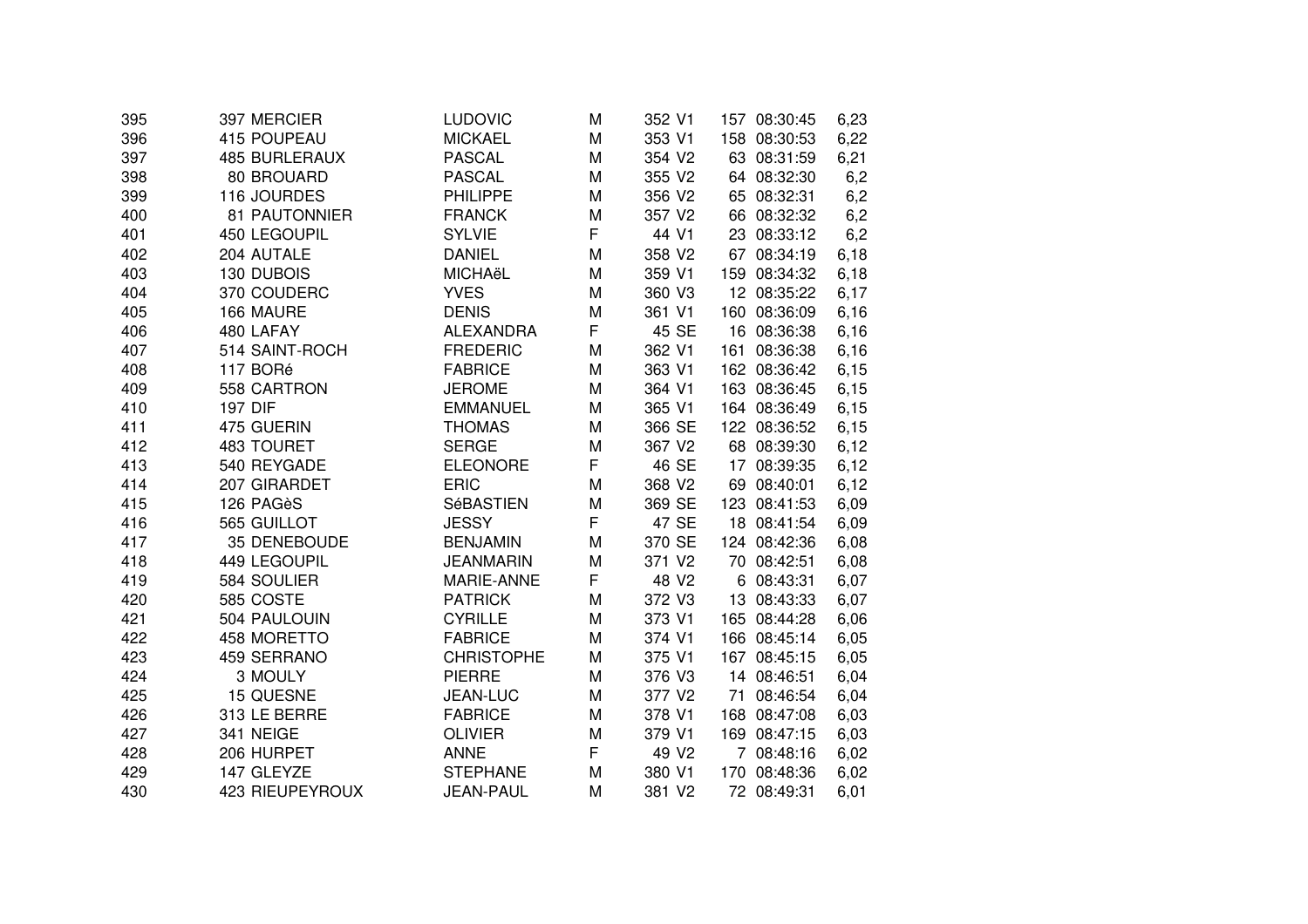| 431 | 168 LEROY           | <b>CELINE</b>        | F | 50 V1             | 24 08:49:46  | 6    |
|-----|---------------------|----------------------|---|-------------------|--------------|------|
| 432 | 160 JOUAN           | <b>LYSIANE</b>       | F | 51 V2             | 8 08:49:54   | 6    |
| 433 | 151 DEVOS           | <b>JEAN-MARIE</b>    | M | 382 V2            | 73 08:49:55  | 6    |
| 434 | 75 MAZIERE          | <b>JEAN PHILIPPE</b> | M | 383 V2            | 74 08:50:02  | 6    |
| 435 | 283 CHEREAU         | CHANTAL              | F | 52 V2             | 9 08:50:15   | 6    |
| 436 | 105 THELIN          | <b>LAURENT</b>       | M | 384 V1            | 171 08:50:17 | 6    |
| 437 | 229 THIVAT          | <b>JEAN MICHEL</b>   | M | 385 V2            | 75 08:50:17  | 6    |
| 438 | 92 CHASSAGNON       | <b>BEATRICE</b>      | F | 53 V2             | 10 08:50:37  | 5,99 |
| 439 | 96 LEBRAT           | <b>VALERIE</b>       | F | 54 V1             | 25 08:50:38  | 5,99 |
| 440 | 227 CHASSAGNON      | <b>PATRICK</b>       | M | 386 V2            | 76 08:50:39  | 5,99 |
| 441 | 332 POUPLIN         | <b>JEAN PIERRE</b>   | M | 387 V3            | 15 08:50:45  | 5,99 |
| 442 | 257 VEZZARO         | <b>ISABELLE</b>      | F | 55 V1             | 26 08:51:43  | 5,98 |
| 443 | 327 HAY             | <b>PIERRE</b>        | M | 388 V2            | 77 08:51:50  | 5,98 |
| 444 | 284 DEBAYE          | <b>JACKY</b>         | M | 389 V3            | 16 08:51:58  | 5,98 |
| 445 | 219 GRENOUILLET     | <b>NATHALIE</b>      | F | 56 V2             | 11 08:54:57  | 5,94 |
| 446 | 133 RIXAIN          | <b>PIERRE</b>        | M | 390 V1            | 172 08:55:38 | 5,94 |
| 447 | 161 BOSSEBOEUF      | <b>PASCAL</b>        | M | 391 V1            | 173 08:56:48 | 5,92 |
| 448 | 39 MOUTON           | <b>STéPHANE</b>      | M | 392 V2            | 78 08:56:49  | 5,92 |
| 449 | 113 REDONNET        | <b>CHRISTOPHE</b>    | M | 393 V2            | 79 08:56:50  | 5,92 |
| 450 | 279 MOREAU          | <b>CHRISTIAN</b>     | M | 394 V2            | 80 08:56:51  | 5,92 |
| 451 | 280 BARRE           | <b>THIERRY</b>       | M | 395 V1            | 174 08:56:51 | 5,92 |
| 452 | 148 MARCOUX         | <b>CHRISTOPHE</b>    | M | 396 V1            | 175 08:56:59 | 5,92 |
| 453 | 527 MASCHKE         | <b>CHRISTOPHE</b>    | M | 397 SE            | 125 08:59:33 | 5,89 |
| 454 | 44 ASTIER           | <b>SAMUEL</b>        | M | 398 SE            | 126 08:59:43 | 5,89 |
| 455 | 38 RUMEN            | <b>FRANCK</b>        | M | 399 V1            | 176 08:59:52 | 5,89 |
| 456 | 74 BERTON           | <b>THIERRY</b>       | M | 400 V2            | 81 08:59:53  | 5,89 |
| 457 | 578 LAJARRIGE       | <b>ERIC</b>          | M | 401 V2            | 82 08:59:56  | 5,89 |
| 458 | 184 FARGE           | <b>BENJAMIN</b>      | M | 402 SE            | 127 09:00:17 | 5,89 |
| 459 | 508 OULHIS          | <b>KEVIN</b>         | M | 403 V1            | 177 09:00:31 | 5,88 |
| 460 | <b>152 CONSTANT</b> | <b>PASCAL</b>        | M | 404 V2            | 83 09:00:33  | 5,88 |
| 461 | 326 MORIN           | <b>PHILIPPE</b>      | M | 405 V3            | 17 09:01:09  | 5,88 |
| 462 | <b>255 TRIN</b>     | <b>ALEXANDRA</b>     | F | 57 SE             | 19 09:04:16  | 5,84 |
| 463 | 258 BARBET          | <b>ODETTE</b>        | F | 58 V2             | 12 09:04:17  | 5,84 |
| 464 | 83 GUERNALEC        | <b>CATHERINE</b>     | F | 59 V <sub>2</sub> | 13 09:07:33  | 5,81 |
| 465 | 259 LACOSTE         | <b>THERESE</b>       | F | 60 V <sub>2</sub> | 14 09:07:36  | 5,81 |
| 466 | 27 PAUCOT           | <b>JULIEN</b>        | M | 406 SE            | 128 09:07:37 | 5,81 |
|     |                     |                      |   |                   |              |      |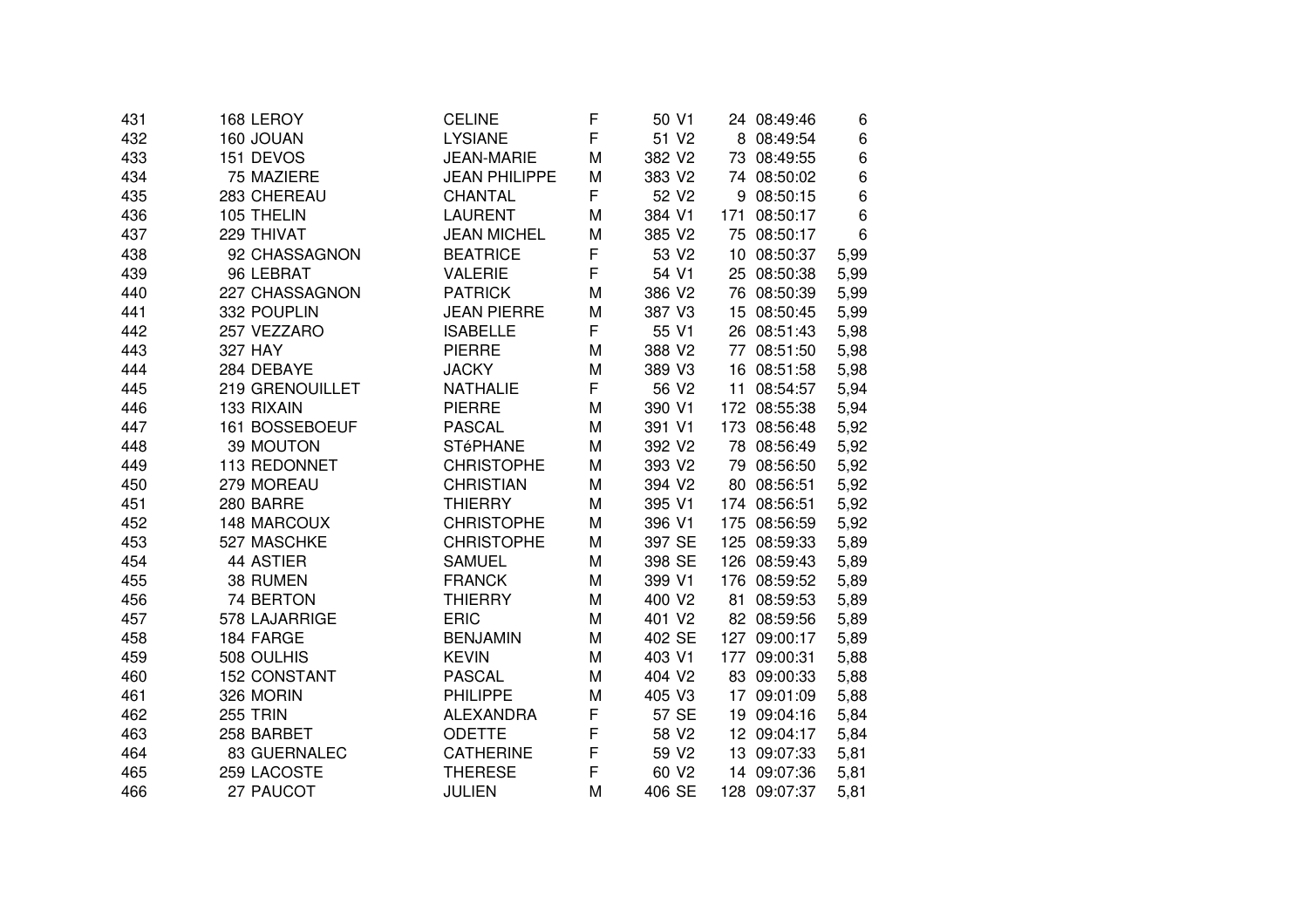| 467 | 28 PERRAT        | RéMI                 | Μ | 407 SE            |     | 129 09:07:38 | 5,81 |
|-----|------------------|----------------------|---|-------------------|-----|--------------|------|
| 468 | 37 VALLAT        | <b>JOEL</b>          | M | 408 V3            |     | 18 09:09:34  | 5,79 |
| 469 | 390 DESPLAS      | <b>PATRICE</b>       | M | 409 ES            |     | 1 09:09:37   | 5,79 |
| 470 | 469 DAUGERON     | <b>BRICE</b>         | M | 410 V1            |     | 178 09:11:36 | 5,76 |
| 471 | 468 DAUGERON     | <b>SILVèRE</b>       | M | 411 V1            |     | 179 09:11:43 | 5,76 |
| 472 | 420 WAROUX       | <b>SAMUEL</b>        | M | 412 V1            |     | 180 09:12:07 | 5,76 |
| 473 | 137 DUPUY        | JEAN-GUILLAUME       | M | 413 SE            |     | 130 09:12:07 | 5,76 |
| 474 | <b>46 BONNEC</b> | <b>MICHEL</b>        | M | 414 V2            |     | 84 09:12:08  | 5,76 |
| 475 | 136 AUDO         | <b>NADINE</b>        | F | 61 V2             |     | 15 09:12:08  | 5,76 |
| 476 | 233 QUILLERE     | <b>JEROME</b>        | M | 415 V1            |     | 181 09:12:08 | 5,76 |
| 477 | 220 MOTHU        | FRéDéRIC             | M | 416 V2            |     | 85 09:12:11  | 5,76 |
| 478 | 338 LAMAUD       | <b>JEAN-BAPTISTE</b> | M | 417 SE            |     | 131 09:14:38 | 5,73 |
| 479 | 235 MONTBESSOUX  | <b>CECILE</b>        | F | 62 V <sub>2</sub> |     | 16 09:24:31  | 5,63 |
| 480 | 261 COURALLY     | <b>SYLVIE</b>        | F | 63 V <sub>2</sub> |     | 17 09:25:28  | 5,62 |
| 481 | 84 GUERNALEC     | <b>RENE</b>          | M | 418 V2            |     | 86 09:27:28  | 5,6  |
| 482 | 294 KONRADOWSKI  | <b>JOELLE</b>        | F | 64 V2             |     | 18 09:30:00  | 5,58 |
| 483 | 291 LESAGE       | <b>AURORE</b>        | F | 65 V1             |     | 27 09:30:02  | 5,58 |
| 484 | 114 BOUTARIC     | <b>BENOIT</b>        | M | 419 SE            |     | 132 09:36:35 | 5,52 |
| 485 | 559 DURAND       | <b>DIDIER</b>        | M | 420 V2            |     | 87 09:36:54  | 5,51 |
| 486 | 308 BAGIEU       | <b>JOEL</b>          | M | 421 V2            |     | 88 09:36:56  | 5,51 |
| 487 | 311 CABE         | <b>MAITE</b>         | F | 66 V1             |     | 28 09:36:56  | 5,51 |
| 488 | 309 BONDARNEAU   | <b>FRANCOIS</b>      | M | 422 V2            |     | 89 09:36:59  | 5,51 |
| 489 | 238 GUIBERT      | <b>ROMAIN</b>        | M | 423 SE            |     | 133 09:42:03 | 5,46 |
| 490 | 165 BANNIER      | <b>JEROME</b>        | M | 424 V1            |     | 182 09:45:29 | 5,43 |
| 491 | 422 BATAC        | <b>DENIS</b>         | M | 425 V2            |     | 90 09:46:28  | 5,42 |
| 492 | 384 MARTY        | <b>CHRISTIAN</b>     | M | 426 V2            |     | 91 09:48:12  | 5,41 |
| 493 | 216 DOUARRE      | <b>LAURENT</b>       | M | 427 V1            |     | 183 09:50:32 | 5,38 |
| 494 | 447 CALT         | <b>RAPHAEL</b>       | M | 428 SE            |     | 134 09:50:38 | 5,38 |
| 495 | 34 JANSSENS      | <b>SYLVIE</b>        | F | 67 V2             |     | 19 09:56:23  | 5,33 |
| 496 | 82 JAMAIS        | <b>ERIC</b>          | M | 429 V2            |     | 92 10:05:22  | 5,25 |
| 497 | 5 TRINQUE        | <b>HERVE</b>         | M | Abd V1            | Abd | 00:00:00 Abd |      |
| 498 | 26 ABDESSELAM    | <b>ALAIN</b>         | M | Abd V1            | Abd | 00:00:00 Abd |      |
| 499 | 32 HUSSON        | <b>CELIA</b>         | F | Abd SE            | Abd | 00:00:00 Abd |      |
| 500 | 33 BONNAFOUX     | <b>JEROME</b>        | M | Abd SE            | Abd | 00:00:00 Abd |      |
| 501 | 85 JABY          | <b>FREDERIC</b>      | M | Abd V2            | Abd | 00:00:00 Abd |      |
| 502 | 94 LE LEZ        | LOIC                 | M | Abd SE            | Abd | 00:00:00 Abd |      |
|     |                  |                      |   |                   |     |              |      |